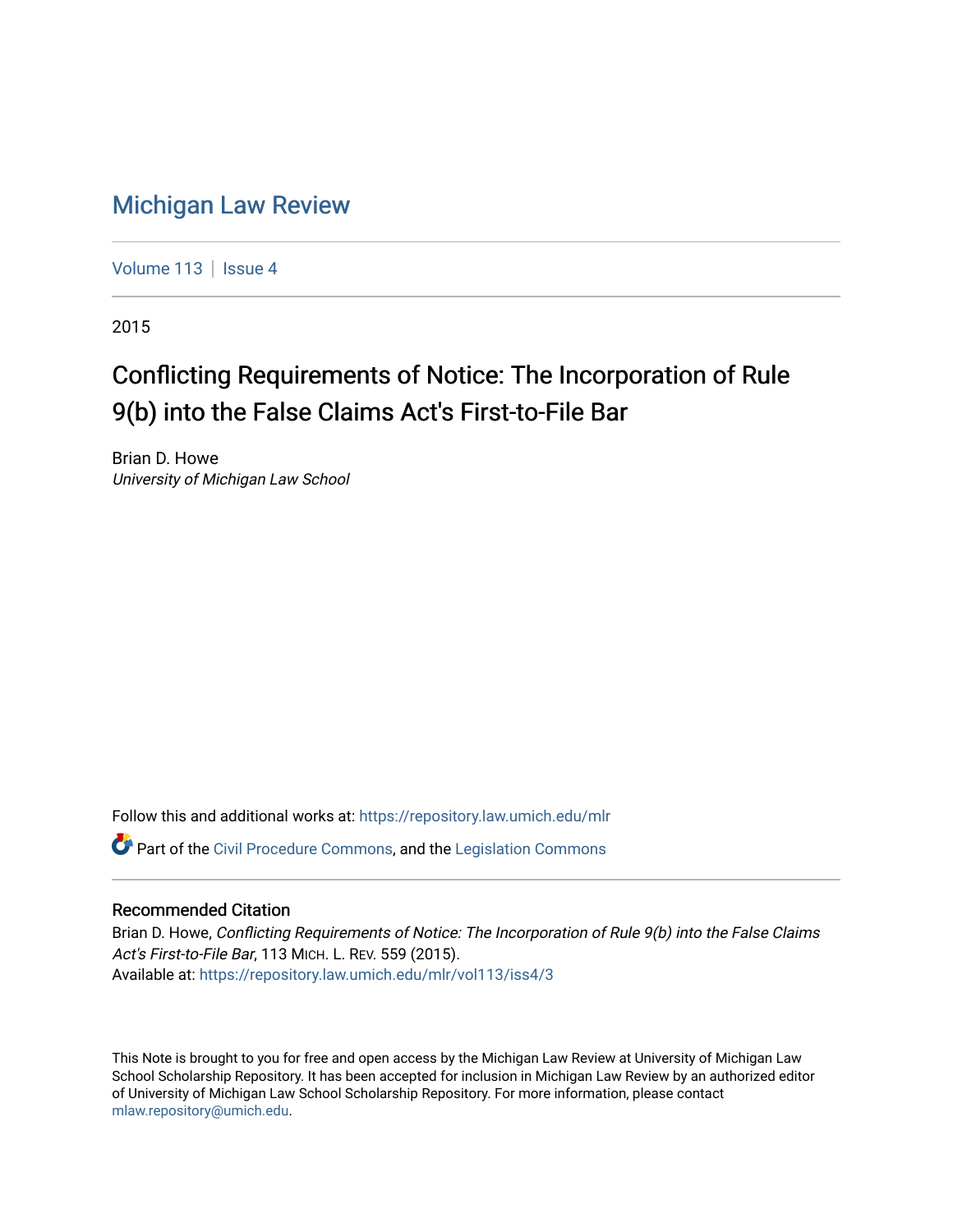#### **NOTE**

### **Conflicting Requirements of Notice: The Incorporation of Rule 9(b) into the False Claims Act's First-to-File Bar**

#### *Brian D. Howe\**

*Intended to prevent fraud against the government, the False Claims Act ("FCA") contains a qui tam provision allowing private individuals, known as relators, to bring suits on behalf of the government and receive a portion of the damages. At the heart of the qui tam provision lies the first-to-file bar, which provides that, once a first relator has filed a complaint, subsequent relators are prohibited from coming forward with complaints based on the facts underlying the first relator's pending action. A circuit split has recently emerged regarding the incorporation of Federal Rule of Civil Procedure 9(b)'s heightened pleading standard into the FCA's first-to-file rule. Neither the circuit court decisions nor the relevant scholarship on this issue, however, has provided a comprehensive explanation as to why the government's notice requirements should differ*—*if indeed they should differ at all*—*from defendants' notice requirements for purposes of the first-to-file bar. This Note aims to fill that void and argues that, unlike garden-variety civil defendants in an adversarial context, the government maintains a partnership with the relator and has sufficient investigatory tools beyond the four corners of the complaint to assess adequately the merits of the relator's allegations. Thus, the government does not require the heightened notice of Rule 9(b) at the first-to-file stage, and courts should ultimately adopt the approach employed by the First and D.C. Circuits in affording preclusive effect to first-filed FCA complaints, even if they are deficient under Rule 9(b).*

#### Table of Contents

| I. CONGRESSIONAL INTENT BEHIND 31 U.S.C. § 3730(B)(5) AND |                                                             |  |  |  |
|-----------------------------------------------------------|-------------------------------------------------------------|--|--|--|
| THE CURRENT CIRCUIT SPLIT REGARDING THE INCORPORATION     |                                                             |  |  |  |
|                                                           |                                                             |  |  |  |
|                                                           | A. Competing Policy Interests in the Qui Tam Provision 563  |  |  |  |
|                                                           | B. The Sixth Circuit's "Legally Infirm" Approach 565        |  |  |  |
|                                                           | C. The First and D.C. Circuits Have Declined to Incorporate |  |  |  |
|                                                           |                                                             |  |  |  |
|                                                           |                                                             |  |  |  |

<sup>\*</sup> J.D. Candidate, May 2015, University of Michigan Law School. I would like to thank Professor Nicholas Bagley, David Frisof, Joel Pratt, and the *Michigan Law Review* Notes Office for their invaluable comments. I would also like to thank Milo Madole, Jeanelly Orozco Alcal´a, Shainee Shah, and my family for their steadfast support.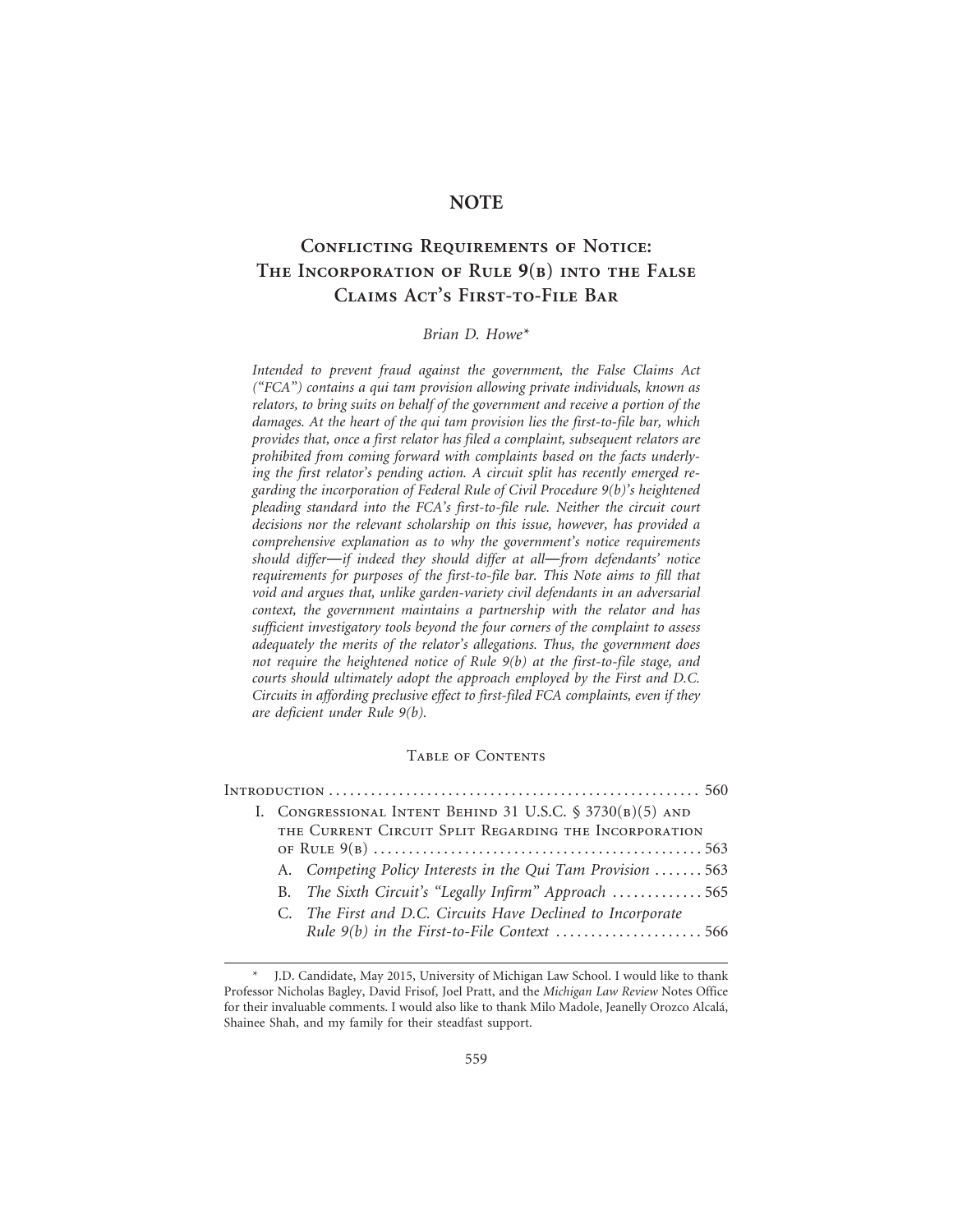| 560 |                                                            | Michigan Law Review                                               | [Vol. 113:559] |  |  |
|-----|------------------------------------------------------------|-------------------------------------------------------------------|----------------|--|--|
|     | II. THE PLAIN LANGUAGE AND UNDERLYING PURPOSES OF 31       |                                                                   |                |  |  |
|     | U.S.C. $$3730(B)(5)$ and Rule $9(B)$ 568                   |                                                                   |                |  |  |
|     |                                                            | A. The Text and Policy Goals of $\S$ 3730(b)(5) and Rule 9(b) 569 |                |  |  |
|     |                                                            | B. The Distinction Between Notice Requirements Under              |                |  |  |
|     |                                                            |                                                                   |                |  |  |
|     | III. THE GOVERNMENT HAS SUFFICIENT INVESTIGATORY RESOURCES |                                                                   |                |  |  |
|     | BEYOND THE FOUR CORNERS OF THE COMPLAINT TO ASSESS         |                                                                   |                |  |  |
|     |                                                            | ADEQUATELY THE MERITS OF THE RELATOR'S ALLEGATIONS 574            |                |  |  |
|     |                                                            | A. The Relator's Function as a Resource to the Government575      |                |  |  |
|     | В.                                                         | The Government's Investigative Efforts During the Period          |                |  |  |
|     |                                                            |                                                                   |                |  |  |
|     |                                                            | C. The Government Will Not Decline to Intervene in a              |                |  |  |
|     |                                                            | Meritorious Suit Simply Because the Relator's Complaint           |                |  |  |
|     |                                                            | Does Not Comply with Rule $9(b)$ 578                              |                |  |  |
|     |                                                            |                                                                   |                |  |  |

#### **INTRODUCTION**

The False Claims Act ("FCA")'s origins trace back to the Civil War in 1863.1 With the rebel forces swiftly moving toward Washington, D.C., Union armies faced dwindling supplies of muskets, horses, and mules due to government contractor profiteering.<sup>2</sup> Recognizing the lack of government resources and the potential for private citizens to combat defenseprocurement fraud, President Lincoln signed the FCA into law.<sup>3</sup> The FCA was intended to encourage private individuals to alert the government to fraud.4 To effectuate this goal, the Act contains a qui tam provision, which allows private citizens—also known as relators—to bring suits on behalf of the government and receive a portion of the damages.<sup>5</sup>

Throughout the FCA's history, Congress has sought a delicate balance between two competing policy objectives: encouraging whistleblowers to

- 3. 131 Cong. Rec. 22,322; Helmer & Neff, *supra* note 2, at 35.
- 4. 131 Cong. Rec. 22,322.

<sup>1. 131</sup> Cong. Rec. 22,322 (1985) (statement of Sen. Charles Grassley) ("The main purpose behind the enactment of the False Claims Act of 1863 [was] to encourage individuals to ferret out fraud against the government . . . .").

<sup>2.</sup> James B. Helmer, Jr. & Robert Clark Neff, Jr., *War Stories: A History of the* Qui Tam *Provisions of the False Claims Act, the 1986 Amendments to the False Claims Act, and Their Application in the* United States ex rel. Gravitt v. General Electric Co. *Litigation*, 18 Ohio N.U. L. Rev. 35, 35 (1991).

<sup>5. 31</sup> U.S.C. § 3730(b) (2012). "The name '*qui tam*' comes from a longer Latin phrase, '*qui tam pro domino rege quam pro si ipso in hac parte sequitur*,' which means '[w]ho sues on behalf of the King as well as for himself.'" J. Randy Beck, *The False Claims Act and the English Eradication of* Qui Tam *Legislation*, 78 N.C. L. Rev. 539, 541 n.3 (2000) (quoting Black's Law DICTIONARY 1251 (6th ed. 1990)).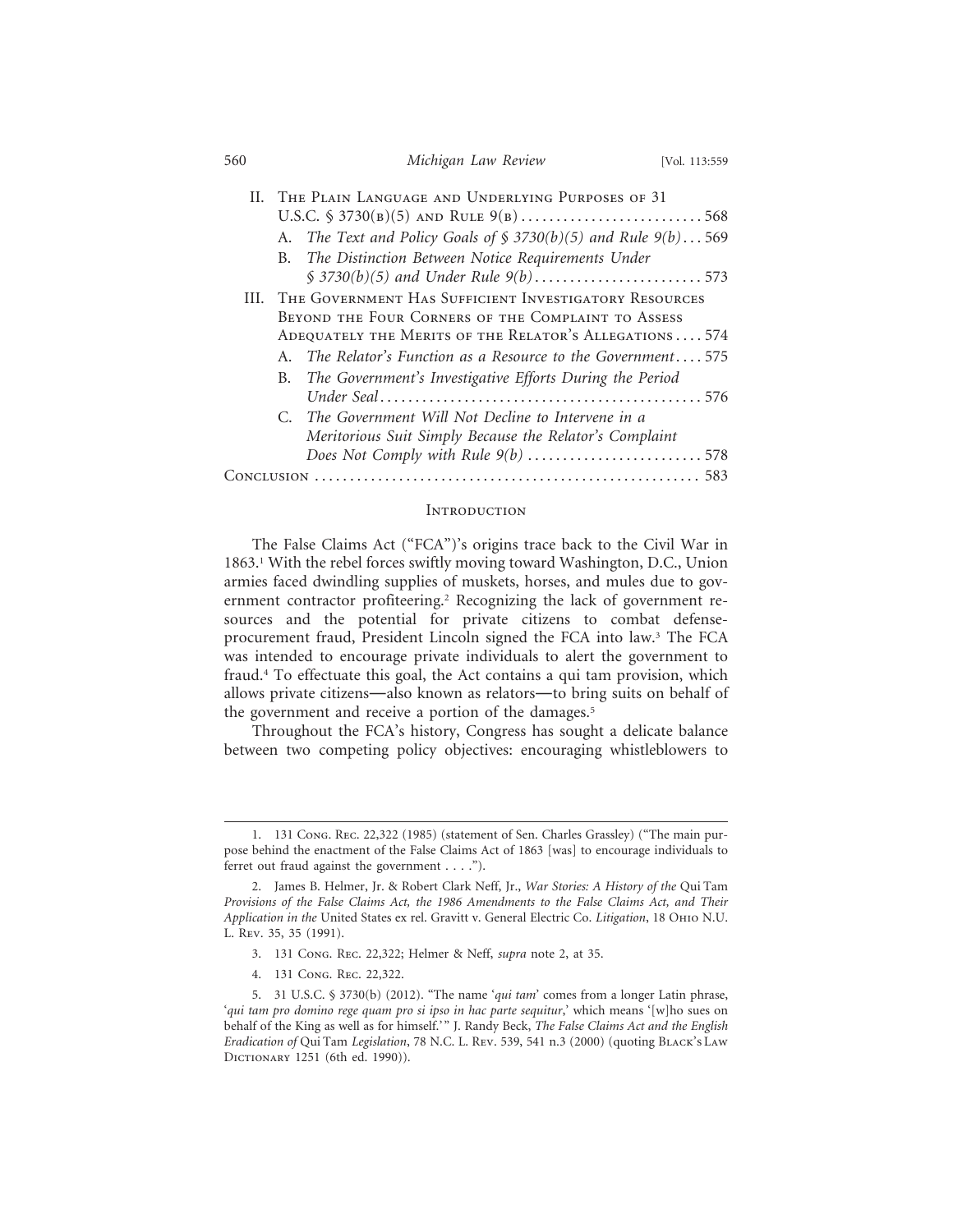come forward and alert the government to fraudulent activity and simultaneously discouraging opportunistic plaintiffs from initiating parasitic lawsuits.6 These dual policy goals have come to the forefront in the circuit split regarding the incorporation of Federal Rule of Civil Procedure 9(b) ("Rule 9(b)")'s heightened pleading standard7 into the FCA's first-to-file provision, which prohibits anyone other than the government from intervening or bringing "a related action based on the facts underlying the pending action."<sup>8</sup> In opposition to the Sixth Circuit,<sup>9</sup> the First Circuit recently joined the D.C. Circuit in holding that an earlier-filed FCA complaint need not satisfy Rule 9(b)'s particularity requirement to provide the government with sufficient notice of the alleged fraud and to preclude a later-filed complaint.10

Commentators in favor of eliminating Rule 9(b) from the first-to-file bar argue that this approach better comports with the FCA's twin policy goals of encouraging parties promptly to report fraud and deterring parasitic relators,<sup>11</sup> and further that it provides a clear, exception-free application of 31 U.S.C. § 3730(b)(5) for courts to follow.<sup>12</sup> By contrast, those commentators in favor of grafting Rule 9(b) onto the first-to-file bar claim that including Rule 9(b)'s particularity requirement will better serve to "minimize social loss from false claims" and more effectively use relators as government

- 8. 31 U.S.C. § 3730(b)(5).
- 9. *Walburn*, 431 F.3d at 972.
- 10. *Guidant*, 718 F.3d at 36; *Batiste*, 659 F.3d at 1210.

11. Daniel Long, Comment, *Last Call: According First-Filed Qui Tam Complaints Greater Preclusive Effect Under* Batiste*'s Narrow Interpretation of the First-to-File Rule*, 54 B.C. L. Rev. E. Supp. 161 (2013), http://www.bclawreview.org/files/2013/04/12\_Long.pdf. Discussing the D.C. Circuit's holding in *Batiste*, Long provides a policy analysis and contends that the court's approach "is preferable because it better promotes the goals of promptly notifying the government of fraudulent claims and discouraging opportunistic suits." *Id.* at 173–74.

12. Joel Deuth, Comment, *The False Claims Act's First-to-File Bar: How the Particularity Requirement of Civil Procedure Militates Against Combating Fraud*, 62 Cath. U. L. Rev. 795, 796, 798–99 (2013). In *United States ex rel. Lujan v. Hughes Aircraft Co.*, 243 F.3d 1181, 1187 (9th Cir. 2001), the Ninth Circuit noted that "§ 3730(b)(5)'s plain language does not contain exceptions" and ruled that "an exception-free, first-to-file bar conforms with the dual purposes of the 1986 amendments: to promote incentives for whistle-blowing insiders and prevent opportunistic successive plaintiffs." Drawing from the Ninth Circuit's "exception-free" principle, Deuth posits that exceptions to the first-to-file bar would create a slippery slope and further contends that "[c]ourts can consistently apply the first-to-file bar to cases as long as the rule is exception-free." Deuth, *supra*, at 816. Recommending that courts first and foremost adhere to this exception-free approach, he concludes that complaints that are jurisdictionally deficient under the first-to-file bar should preclude later-filed complaints but that "complaints

<sup>6.</sup> *E.g.*, United States *ex rel.* Heineman-Guta v. Guidant Corp., 718 F.3d 28, 35 (1st Cir. 2013); United States *ex rel.* Batiste v. SLM Corp., 659 F.3d 1204, 1210 (D.C. Cir. 2011); Walburn v. Lockheed Martin Corp., 431 F.3d 966, 970 (6th Cir. 2005).

<sup>7.</sup> Unlike the "short and plain statement of the claim showing that the pleader is entitled to relief" required by Federal Rule of Civil Procedure 8 for typical notice pleading, FED. R. Civ. P.  $8(a)(2)$ , the significantly more demanding Rule  $9(b)$  provides that a party alleging fraud or mistake in its complaint "must state with particularity the circumstances constituting fraud or mistake. Malice, intent, knowledge, and other conditions of a person's mind may be alleged generally." FED. R. CIV. P. 9(b).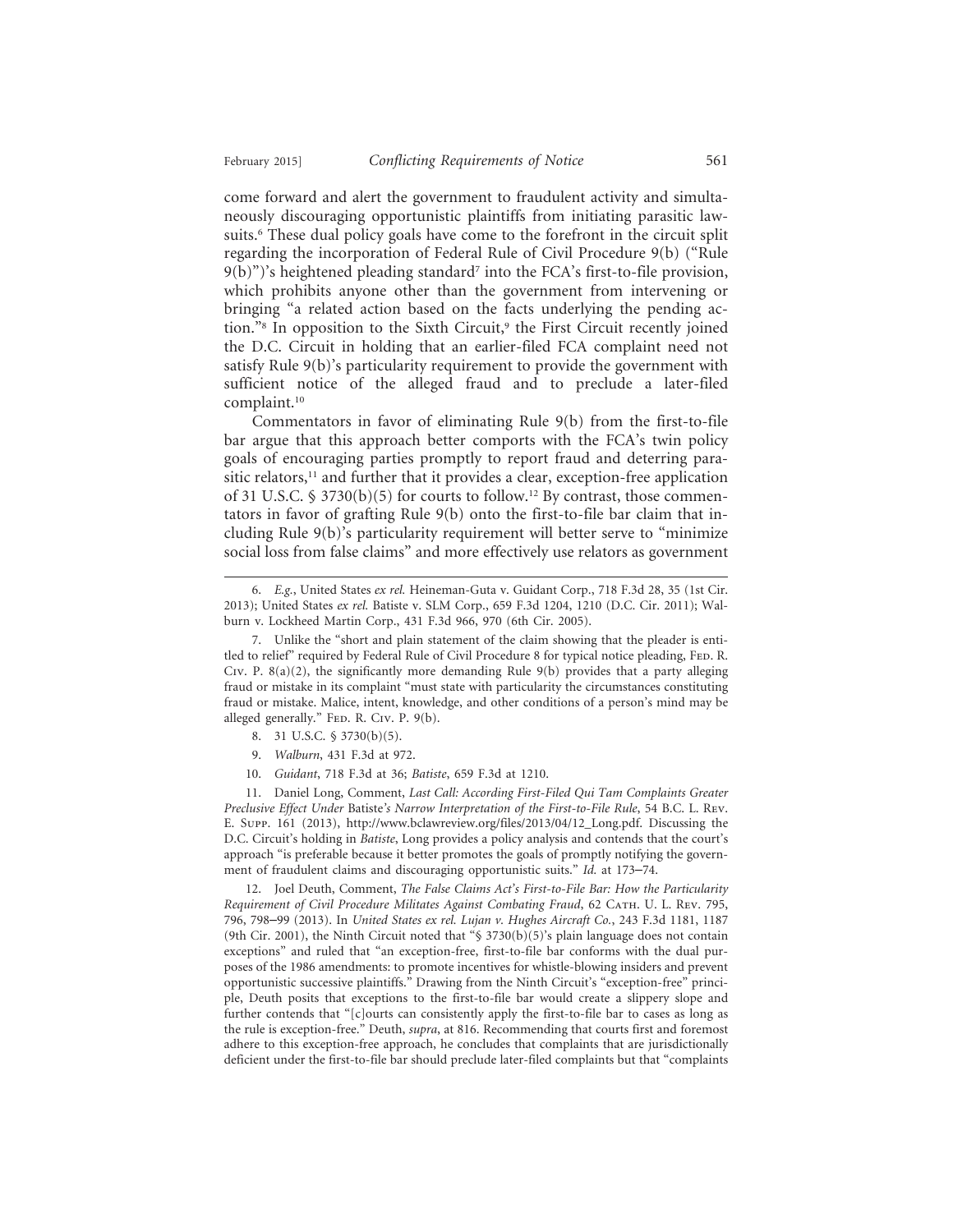resources.13 These broad policy arguments, however, fail adequately to address Rule 9(b)'s practical utility in providing notice to the government at the first-to-file stage.

Critically, neither the circuit court decisions nor the relevant scholarship on this issue has provided a comprehensive explanation as to why the government's notice requirements should differ—if indeed they should differ at all—from defendants' notice requirements for purposes of the first-to-file bar. If the government needs the same heightened notice as common law fraud defendants, Rule 9(b) should be incorporated into the first-to-file bar, and complaints that are deficient under Rule 9(b) will not preclude laterfiled complaints. But if the government does not need such particularized notice, Rule 9(b) should not apply to the first-to-file bar, and complaints that are deficient under Rule 9(b) will accordingly preclude later-filed complaints. This Note resolves the conflict underlying the circuit split by identifying and justifying the difference in FCA notice requirements for the government at the first-to-file stage and for defendants at the pleading stage.

This Note argues that, when interpreting the FCA's first-to-file bar, courts should follow the approach adopted by the First and D.C. Circuits in affording preclusive effect to first-filed complaints even if they are deficient under Rule 9(b). Unlike garden-variety civil defendants in an adversarial context, the government pursues a partnership with the plaintiff and therefore does not require heightened notice in the complaint to shield its reputation or to prepare a defense strategy. Part I addresses the congressional intent behind 31 U.S.C. § 3730(b)(5) and analyzes the current circuit split regarding the incorporation of Rule 9(b) into the FCA's first-to-file rule. Part II contrasts the underlying purposes of 31 U.S.C. § 3730(b)(5) and Rule 9(b) and maintains that Rule 9(b)'s heightened pleading standard, which primarily protects the defendant, should not apply to the first-to-file bar. Part III argues that, because the government has sufficient investigatory resources beyond the four corners of the complaint to assess adequately the merits of the relator's allegations, complaints need not satisfy Rule 9(b) to provide the government with notice sufficient to launch an investigation into the defendant's alleged conduct.

dismissed on their merits should not preclude later-filed suits, and relators should be given the opportunity to state a claim with sufficient particularity." *Id.* at 820.

<sup>13.</sup> Ni Qian, Note, *Necessary Evils: How to Stop Worrying and Love Qui Tam*, 2013 Colum. Bus. L. Rev. 594, 624–25. Qian asserts that the U.S. Department of Justice ("DOJ") should readjust its resource allocation to refrain from intervening in cases where the opportunity cost of nonintervention is low, especially in cases where the penalty is small and the government's intervention will not be material to the relator's success. *Id.* at 624. Accordingly, in such cases, "the DOJ should simply take a backseat and let the relator pursue the case alone." *Id.* Qian further argues that, once the DOJ readjusts its resource allocation and intervenes in fewer cases, the expected value of allowing later-filed cases to proceed increases, and courts should respond by following the Sixth Circuit's *Walburn* decision. *Id.* This approach purportedly eliminates undue hostility to relators and allows them to act as private attorneys general, which in turn conserves the government's resources. *Id.* at 624–25.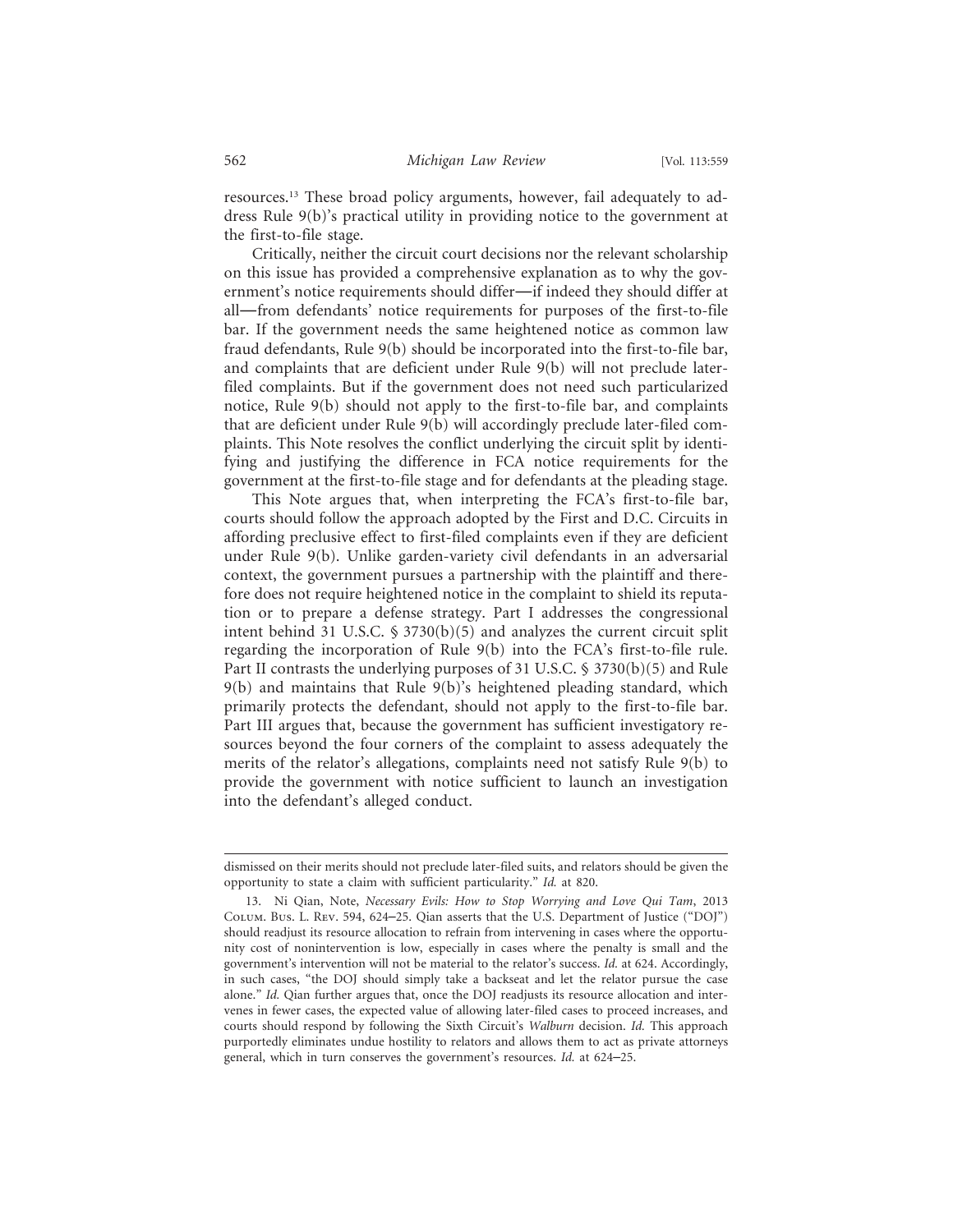#### I. Congressional Intent Behind 31 U.S.C. § 3730(b)(5) and the Current Circuit Split Regarding the Incorporation OF RULE  $9(B)$

This Part provides an overview of qui tam procedure, the first-to-file bar, and the conflicting circuit court decisions regarding the inclusion of Rule 9(b) in 31 U.S.C. § 3730(b)(5). Section I.A discusses the procedure followed by relators bringing suit under the FCA and the dual policy interests underlying the qui tam provision. Section I.B details the Sixth Circuit's approach of incorporating Rule 9(b) into the first-to-file bar and accordingly rendering first-filed complaints "legally infirm"14 if they are deficient under Rule 9(b). Finally, Section I.C examines the more recent approach adopted by the First and D.C. Circuits, which have declined to create an exception to the first-to-file rule by including Rule 9(b) therein and in turn have afforded preclusive effect to first-filed complaints that fail to pass Rule  $9(b)$ 's scrutiny.<sup>15</sup>

#### A. *Competing Policy Interests in the Qui Tam Provision*

When a relator brings suit under the FCA, his complaint remains under seal for at least sixty days, during which time the government decides whether to intervene in the action before it is served on the defendant.<sup>16</sup> If the government elects to intervene, it bears the primary burden of prosecuting the case, although the relator still has the opportunity to continue as a party in the action.<sup>17</sup> Further, the relator has the potential to receive up to 25% of any monetary damages or settlement of the claim, depending on the extent of his participation in the case.<sup>18</sup> If the government declines to intervene, however, the plaintiff can still prosecute the action himself<sup>19</sup> and receive up to 30% of the proceeds.20

The qui tam provision balances the dual policy goals of encouraging whistleblowers to provide notice of fraudulent activity to the government and deterring parasitic plaintiffs who have no original information to provide.21 Indeed, the FCA seeks to achieve "the golden mean between adequate incentives for whistle-blowing insiders with genuinely valuable information

- 15. *Guidant*, 718 F.3d 28; *Batiste*, 659 F.3d 1204.
- 16. 31 U.S.C. § 3730(b)(2) (2012).
- 17. *Id.* § 3730(c)(1).
- 18. *Id.* § 3730(d)(1).
- 19. *Id.* § 3730(c)(3).
- 20. *Id.* § 3730(d)(2).

21. *E.g.*, United States *ex rel.* Heineman-Guta v. Guidant Corp., 718 F.3d 28, 35 (1st Cir. 2013); Walburn v. Lockheed Martin Corp., 431 F.3d 966, 970 (6th Cir. 2005); 132 Cong. Rec. 22,339–40 (1986) (statement of Rep. Berkley Bedell).

<sup>14.</sup> *Walburn*, 431 F.3d at 972.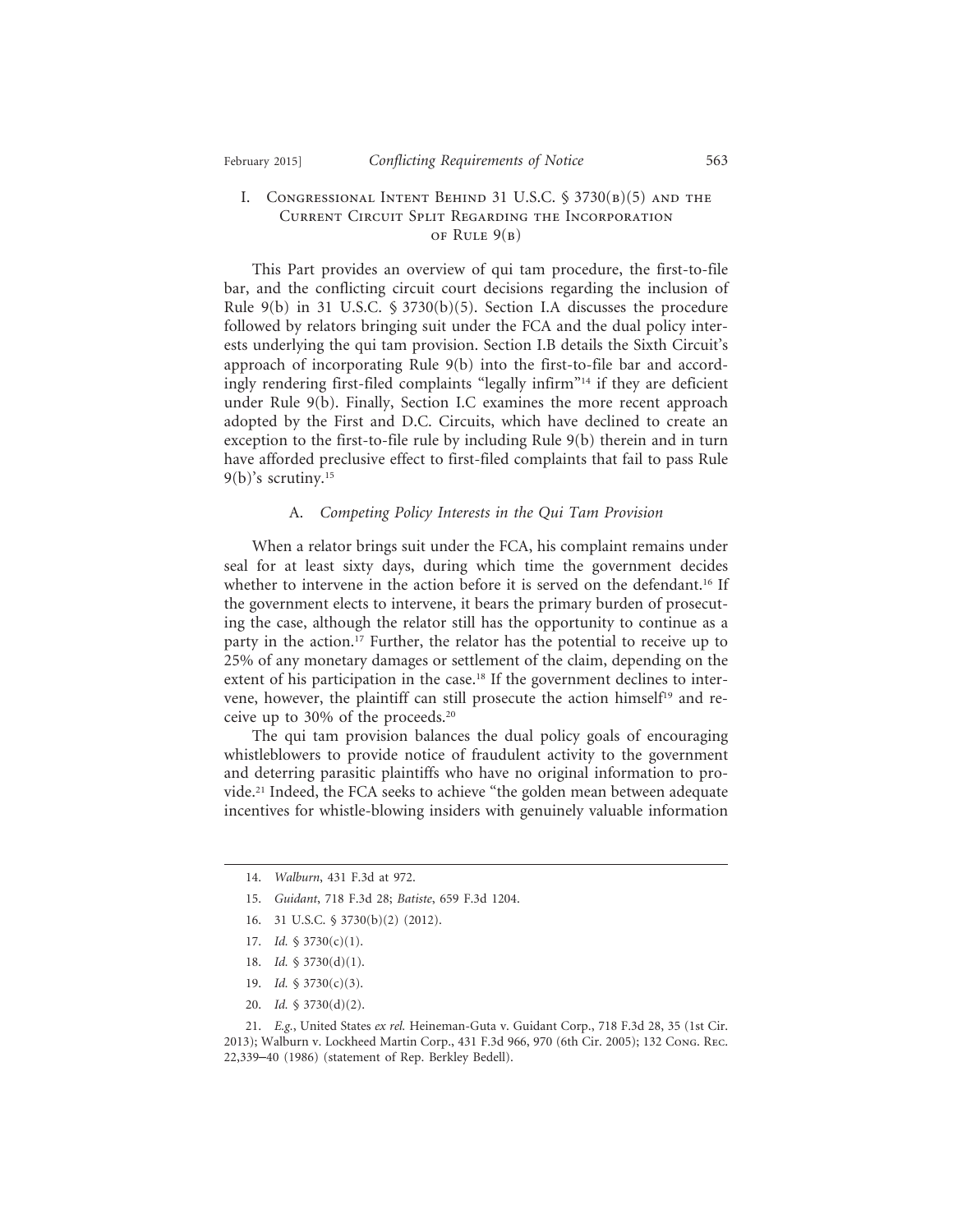and discouragement of opportunistic plaintiffs who have no significant information to contribute of their own."22 This approach is particularly reflected in the FCA's first-to-file rule, which prohibits anyone other than the government from intervening or bringing "a related action based on the facts underlying the pending action."23 Congress implemented the first-tofile provision as part of the 1986 Amendments Act, which significantly overhauled the FCA.<sup>24</sup> Although Congress intended the amendments to facilitate and encourage additional relators to bring suit under the FCA in light of increasing fraud against the government,<sup>25</sup> the Senate Committee on the Judiciary clarified that the first-to-file rule was drafted to prevent "class actions" and "multiple separate suits based on identical facts and circumstances."26

Accordingly, the first-to-file rule tasks federal courts with weeding out parasitic complaints in which "would-be relators merely feed off a previous disclosure of fraud."27 Although courts initially contested "whether facts needed to be identical or material,"28 a growing dispute has arisen regarding the incorporation of Rule 9(b)'s particularity requirement into the first-tofile rule.29 Rejecting the Sixth Circuit's approach, the First Circuit recently joined the D.C. Circuit in holding that an earlier-filed FCA complaint "need not meet the heightened pleading standard of Rule 9(b) to provide sufficient notice to the government of the alleged fraud and bar a later-filed complaint."30 The First Circuit thereby substantially limited the possibility of additional qui tam actions based on similar facts.

25. S. Rep. No. 99-345, at 1–2 (1986). The 1986 Amendments Act further encouraged whistleblowers to bring suit under the FCA by modernizing jurisdiction and venue provisions, increasing recoverable damages, raising civil forfeiture and criminal penalties, defining the mental element required for a successful prosecution, and clarifying the burden of proof in civil false claims actions. *Id.* at 2–3.

28. Deuth, *supra* note 12, at 796. In interpreting the "facts underlying the same pending action" language of the first-to-file bar, circuit courts have primarily adopted either the "material" or "essential" facts test. *Id.* The Third, Ninth, and D.C. Circuits have applied the "same material facts" test, while the Tenth Circuit has considered the "core fact or general conduct relied upon in the first qui tam action." United States *ex rel.* Smith v. Yale-New Haven Hosp., Inc., 411 F. Supp. 2d 64, 75–76 (D. Conn. 2005).

29. *See* United States *ex rel.* Heineman-Guta v. Guidant Corp., 718 F.3d 28, 35 (1st Cir. 2013); United States *ex rel.* Batiste v. SLM Corp., 659 F.3d 1204, 1210 (D.C. Cir. 2011); *Walburn*, 431 F.3d at 972; *see also* Deuth, *supra* note 12, at 804–07; Long, *supra* note 11, at 162–63; Qian, *supra* note 13, at 614–15.

30. *Guidant*, 718 F.3d at 36; *see also Batiste*, 659 F.3d at 1210.

<sup>22.</sup> United States *ex rel.* Springfield Terminal Ry. Co. v. Quinn, 14 F.3d 645, 649 (D.C. Cir. 1994).

<sup>23. 31</sup> U.S.C. § 3730(b)(5).

<sup>24.</sup> Harvinder S. Anand, Note, *Competing Relators and Competing Objectives Under the False Claims Act: Barring Subsequent Claims Should Look Beyond the Plain Language of Section 3730(b)(5)*, 28 Pub. Cont. L.J. 89, 95–96 (1998); *see* False Claims Amendments Act of 1986, Pub. L. No. 99-562, sec. 3, § 3730, 100 Stat. 3153, 3154–55 (1986).

<sup>26.</sup> *Id.* at 24.

<sup>27.</sup> Walburn v. Lockheed Martin Corp., 431 F.3d 966, 970 (6th Cir. 2005).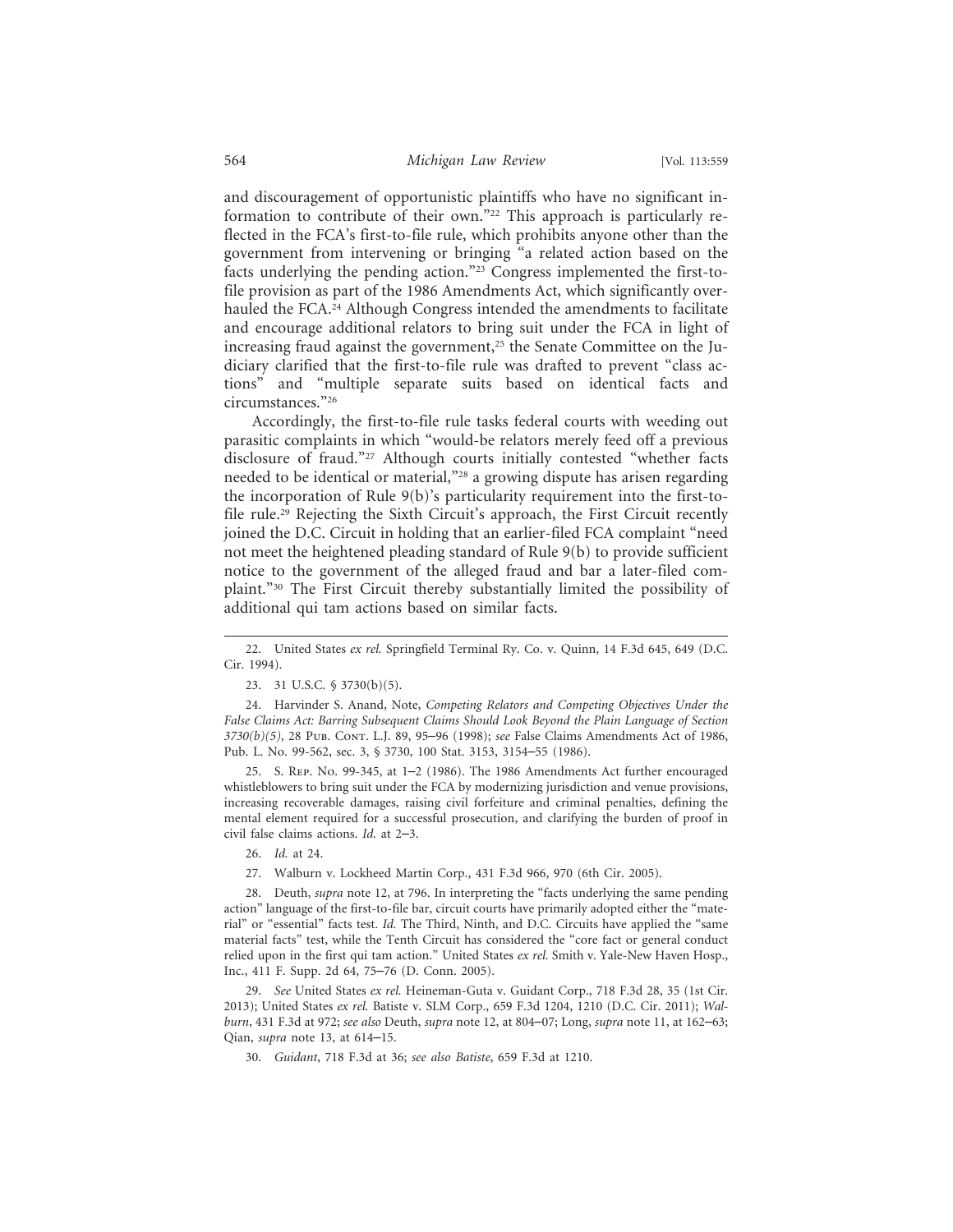#### B. *The Sixth Circuit's "Legally Infirm" Approach*

In *Walburn v. Lockheed Martin Corp.*, the relator, a former security officer at a government-owned power plant, alleged that Lockheed Martin falsified dosage readings obtained from dosimeters worn by employees to maintain its accreditation with the Department of Energy and continue receiving funding pursuant to its contract with the federal government.<sup>31</sup> Determining that Walburn's allegations were "encompassed" by the allegations in an earlier-filed action by Kenneth Brooks,<sup>32</sup> the district court dismissed his complaint for lack of subject matter jurisdiction under 31 U.S.C. § 3730(b)(5).33 The Sixth Circuit, however, ruled that "the Brooks complaint's failure to comply with Rule 9(b) rendered it legally infirm from its inception" and therefore incapable of precluding Walburn's action under the first-to-file provision.34

Unconvinced by the defendant's argument that such a holding would carve out an exception from the "exception-free" first-to-file bar, the court responded that the Brooks complaint was insufficient to put both the government and the defendant on notice of the underlying fraud.<sup>35</sup> Declining to draw any distinction between the notice requirements for the government in a qui tam action and those for a defendant in standard civil litigation, the Sixth Circuit summarily concluded that "[a] complaint that fails to provide adequate notice to a defendant can hardly be said to have given the government notice of the essential facts of a fraudulent scheme, and therefore would not enable the government to uncover related frauds."36 Significantly, the court failed to provide a developed analysis that would justify grafting Rule 9(b) onto the government's notice requirements. Instead, the court simply posited that the incorporation of Rule 9(b) into the first-to-file bar would better comport with the policies of the FCA, as it would presumably

<sup>31.</sup> *Walburn*, 431 F.3d at 974.

<sup>32.</sup> United States *ex rel.* Brooks v. Lockheed Martin Corp., No. Civ. L-00-1088, 2005 WL 841997 (D. Md. Mar. 22, 2005).

<sup>33.</sup> *Walburn*, 431 F.3d at 969. The first relator, Kenneth P. Brooks, had initially filed a qui tam action on April 14, 2000, in the U.S. District Court for the District of Maryland, similarly alleging that Lockheed Martin had improperly disposed of waste and misrepresented its compliance with its Department of Energy contract while continuing to receive government funding. *Brooks*, 2005 WL 841997, at \*1. The United States filed a Notice of Election to Decline Intervention on January 30, 2003. *Id.* Concluding that the Brooks complaint failed to provide particular details as to each of the defendant's fraudulent claims, the district court dismissed the complaint pursuant to Rule 9(b). *Id.* at \*2–3. Jeff Walburn, the second relator, filed his own qui tam action on November 12, 2002. United States *ex rel.* Walburn v. Lockheed Martin Corp., 312 F. Supp. 2d 936, 937 (S.D. Ohio 2004), *aff'd sub nom.* Walburn v. Lockheed Martin Corp., 431 F.3d 966 (6th Cir. 2005). Noting that Brooks's allegations were "the same as Plaintiff's but more expansive," the district court dismissed Walburn's complaint under 31 U.S.C. § 3730(b)(5) because it "contain[ed] the same material elements of fraud as Brooks's complaint and . . . was filed second." *Id.* at 940–41.

<sup>34.</sup> *Walburn*, 431 F.3d at 972.

<sup>35.</sup> *Id.* at 973.

<sup>36.</sup> *Id.*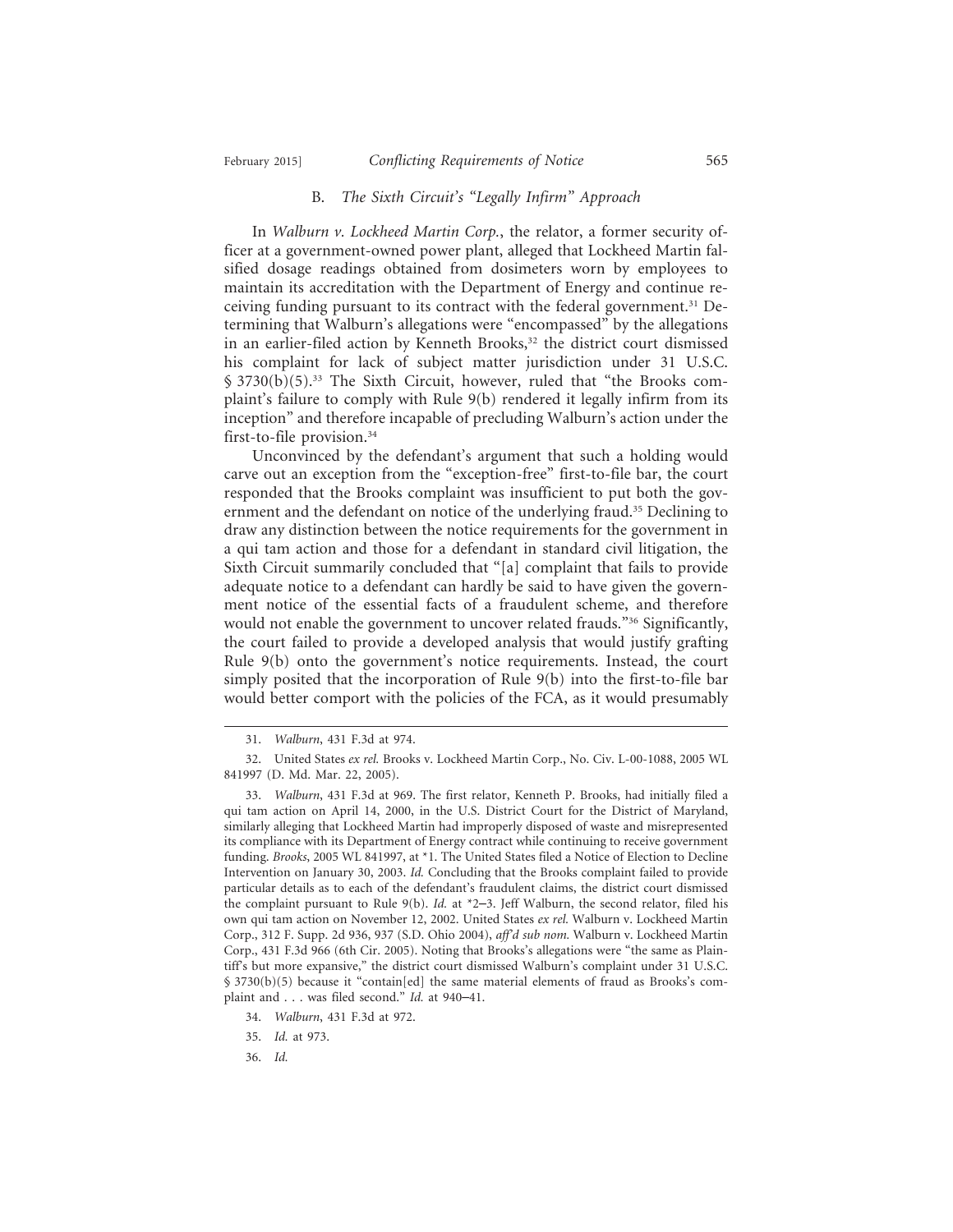"deter[ ] would-be relators from making overly broad allegations" that would preclude future relators from bringing suit.<sup>37</sup>

#### C. *The First and D.C. Circuits Have Declined to Incorporate Rule 9(b) in the First-to-File Context*

The D.C. Circuit has rejected the Sixth Circuit's approach and held that first-filed complaints need not satisfy Rule 9(b) in order to preclude laterfiled complaints under the first-to-file bar.38 In *United States ex rel. Batiste v. SLM Corp.*, the relator, a former senior loan associate at SLM Corporation's subsidiary, alleged that the defendant defrauded the government in administering student loans under the Federal Family Education Loan Program ("FFELP") by falsely certifying that the data submitted with its claims for payment complied with federal law.39 Two years prior to Batiste's filing, however, Michael Zahara, another relator, had launched a qui tam action against SLM in the U.S. District Court for the Southern District of Indiana, similarly alleging that the defendant had encouraged its employees to falsify loan records regarding delinquent FFELP loans and had given bonuses to employees granting forbearances on loans.40 Finding that Batiste's complaint "allege[d] the same essential wrongdoing by the same defendant" as the Zahara complaint, the district court dismissed his complaint with prejudice for lack of subject matter jurisdiction, even though Zahara's complaint admittedly had failed to satisfy Rule  $9(b).41$ 

The D.C. Circuit affirmed the district court on appeal, asserting that "first-filed complaints need not meet the heightened standard of Rule 9(b) to bar later complaints; they must provide only sufficient notice for the government to initiate an investigation into the allegedly fraudulent activities, should it choose to do so."<sup>42</sup> Accordingly, the court rejected Batiste's argument that grafting a Rule 9(b) requirement onto the first-to-file bar would provide adequate information for the government to launch an investigation

<sup>37.</sup> *Id.* (internal quotation marks omitted). Notably, the Sixth Circuit's policy rationale of deterring parasitic plaintiffs seems particularly baffling when the court immediately conceded that there was "no indication that the *Brooks* relator worded his complaint in excessively general terms in order to preserve the lion's share of any potential recovery for himself." *Id.*

<sup>38.</sup> United States *ex rel.* Batiste v. SLM Corp., 659 F.3d 1204, 1210–11 (D.C. Cir. 2011).

<sup>39.</sup> *Id.* at 1206. Batiste further alleged that SLM encouraged "loan officers to grant unlawful forbearances by giving bonuses to individuals who reduced delinquencies," either by "bringing borrowers current on their loans or granting them forbearances." *Id.* at 1207.

<sup>40.</sup> *Id.*

<sup>41.</sup> United States *ex rel.* Batiste v. SLM Corp., 740 F. Supp. 2d 98, 102, 104–05 (D.D.C. 2010), *aff'd*, 659 F.3d 1204 (D.C. Cir. 2011). "The Southern District of Indiana previously dismissed Zahara's complaint without prejudice after he was unable to obtain counsel by a set deadline." *Batiste*, 659 F.3d at 1207. Nonetheless, Batiste claimed that Zahara's complaint was not a "pending action" because of its supposed failure to comply with Rule 9(b). *Batiste*, 740 F. Supp. 2d at 104. Unconvinced by this argument, the district court rejected *Walburn*'s "legally infirm" rationale and concluded that, "once the whistle has sounded, the government has little need for additional whistle-blowers." *Id.*

<sup>42.</sup> *Batiste*, 659 F.3d at 1210.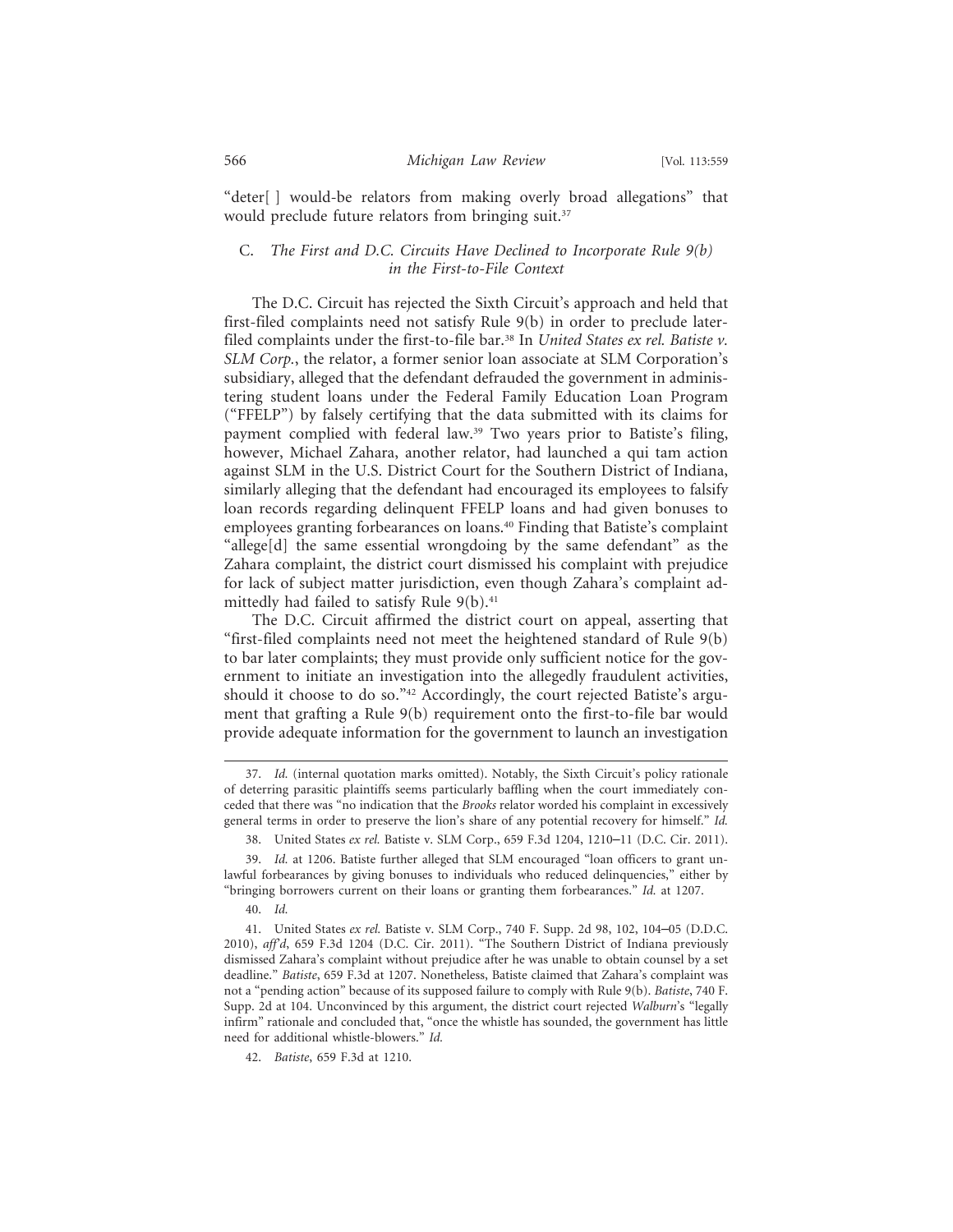and prohibit placeholder complaints from precluding more particularized, later-filed complaints.43 The court further noted that imposing a heightened pleading standard on FCA complaints "would create a strange judicial dynamic," potentially requiring multiple district courts to disagree with each other regarding a complaint's sufficiency.44

Recently, the First Circuit joined the D.C. Circuit in holding that a firstfiled complaint need not meet Rule 9(b)'s particularity requirement in order to provide sufficient notice to the government and preclude a later-filed complaint.45 In *United States ex rel. Heineman-Guta v. Guidant Corp.*, the relator, a former account manager in Boston Scientific Corporation ("BSC")'s heart-failure management group, alleged that BSC defrauded the government by launching a scheme to provide kickbacks to physicians, encouraging them to implant its cardiac-rhythm management devices and refer patients who could be implanted with these devices.<sup>46</sup> About a year earlier, however, Elaine Bennett had initiated a nearly identical qui tam suit, which was still pending at the time Heineman-Guta filed her complaint.<sup>47</sup> Similar to Heineman-Guta, Bennett, a former employee at BSC, alleged that the defendant had engaged in a kickback scheme that coaxed hospitals and physicians into using BSC's devices, which led the physicians who received kickbacks to submit to Medicare false claims for payment.<sup>48</sup>

Affirming the district court's dismissal of the complaint, the First Circuit ruled that "the question of whether allegations in a complaint have been plead with sufficient particularity under Rule 9(b) to withstand a defendant's motion to dismiss is distinct from whether the allegations give the government adequate notice of potential fraud to begin an investigation under the first-to-file rule."49 Therefore, even though her complaint contained numerous conclusory allegations and failed to allege the particulars of the defendant's kickback schemes, "there is no question that the Bennett Complaint provided the essential facts of BSC's alleged fraud" in order to give the government adequate notice.50 The court further concluded that,

- 47. *Id.* at 30–32.
- 48. *Id.* at 31.
- 49. *Id.* at 36.

<sup>43.</sup> *Id.*

<sup>44.</sup> *Id.* Should Rule 9(b)'s heightened pleading standard apply to the first-to-file bar, the court in the forum of the later-filing relator may need to adjudicate the sufficiency of the firstfiled complaint pending in another forum "under a wide variety of procedural and substantive requirements," which would certainly bring about a host of administrative difficulties. Brief of Appellee at 26, *Batiste*, 659 F.3d 1204 (No. 10-7140).

<sup>45.</sup> United States *ex rel.* Heineman-Guta v. Guidant Corp., 718 F.3d 28, 35 (1st Cir. 2013).

<sup>46.</sup> *Id.* at 32.

<sup>50.</sup> *Id.* at 37. The court additionally posited that the first-to-file bar did not require that both complaints allege either particularized or identical facts but rather that they exhibit an overlap in their material facts. *Id.*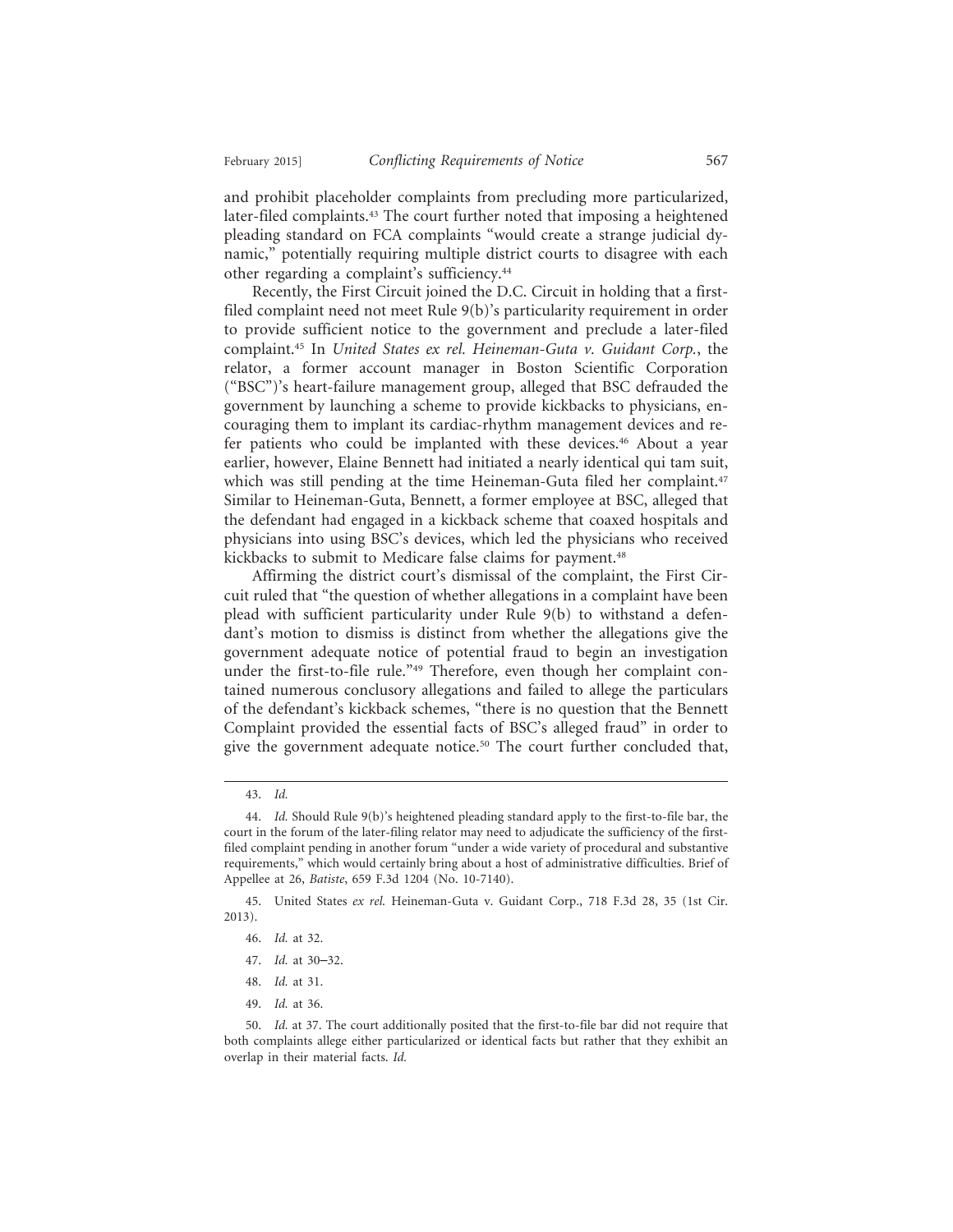"[o]nce the government is put on notice of its potential fraud claim, the purpose behind allowing qui tam litigation is satisfied."51

Although both the First and D.C. Circuits drew a distinction between the FCA notice requirements for the government at the first-to-file stage and for defendants at the pleading stage, the courts failed to provide a satisfactory explanation to account for this difference. Instead of advancing detailed justifications as to why the government does not require the heightened notice of Rule 9(b), the courts summarily asserted that complaints deficient under Rule 9(b) "may nonetheless provide the government sufficient notice to begin an investigation of an alleged fraudulent scheme."52 Thus, especially when viewed in conjunction with the conclusory reasoning from the Sixth Circuit,53 the circuit court opinions fail to offer a workable resolution of this issue that derives support both from a textual analysis of the first-to-file provision and Rule 9(b) and from the government's fact-finding procedures in FCA actions.54 Parts II and III address these deficiencies: Part II discusses the text and intent of 31 U.S.C. § 3730(b)(5) and Rule 9(b), and Part III examines the government's investigatory resources that supplement the four corners of the relator's complaint.

#### II. The Plain Language and Underlying Purposes of 31 U.S.C. § 3730(b)(5) and Rule 9(b)

Part II argues that neither the plain language nor the underlying purposes of 31 U.S.C. § 3730(b)(5) and Rule 9(b) suggests that a first-filed complaint must satisfy Rule 9(b)'s heightened pleading standard in order to preclude later-filed complaints. Section II.A examines the text and intent of both  $\S 3730(b)(5)$  and Rule 9(b). This Section notes the conspicuous absence of any reference to Rule 9(b) in the first-to-file provision and discusses the conflicting policy goals animating  $\S$  3730(b)(5) and Rule 9(b)'s particularity requirement. Section II.B considers the problems inherent in the Sixth Circuit's "legally infirm" approach and concludes that the First and D.C. Circuits' distinction between the notice requirements to the government at

<sup>51.</sup> *Id.* at 38 (quoting Grynberg v. Koch Gateway Pipeline Co., 390 F.3d 1276, 1279 (10th Cir. 2004)) (internal quotation marks omitted).

<sup>52.</sup> *Id.* at 36; United States *ex rel.* Batiste v. SLM Corp., 659 F.3d 1204, 1210 (D.C. Cir. 2011) ("[A] complaint may provide the government sufficient information to launch an investigation of a fraudulent scheme even if the complaint does not meet the particularity standards of Rule 9(b).").

<sup>53.</sup> *See supra* notes 34–37 and accompanying text.

<sup>54.</sup> The D.C. Circuit offered only a cursory inspection of the text and purpose of the first-to-file bar and Rule 9(b) and quickly dismissed the Sixth Circuit's decision on the broad policy grounds that the imposition of Rule 9(b) "would not minimize duplicative claims, [but] would [instead] encourage opportunistic behavior." *Batiste*, 659 F.3d at 1211 (quoting United States *ex rel.* Folliard v. Synnex Corp., 798 F. Supp. 2d 66, 74 (D.D.C. 2011)). Admittedly, the First Circuit made significant inroads in discussing the statutory language and congressional intent of 31 U.S.C. § 3730(b)(5) and Rule 9(b). *Guidant*, 718 F.3d at 34–36. Nonetheless, the First Circuit declined to provide an analysis of the governmental procedures involved in "initiat[ing] an investigation into allegedly fraudulent practices." *Id.* at 37.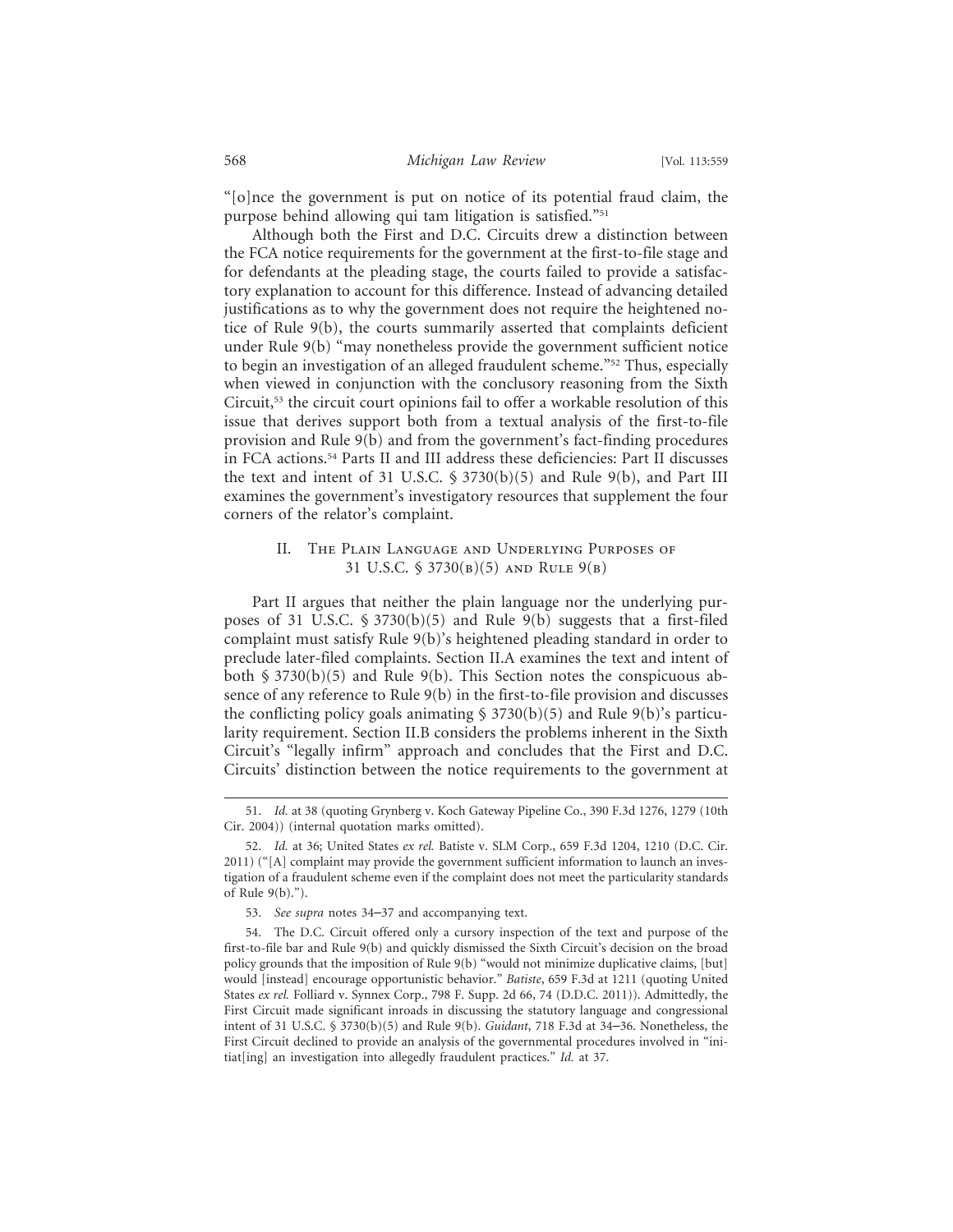the first-to-file stage and the notice requirements to the defendant at the pleading stage honors both the language and intent of  $\S 3730(b)(5)$  and Rule 9(b).

#### A. *The Text and Policy Goals of § 3730(b)(5) and Rule 9(b)*

An initial inquiry into the first-to-file rule's meaning should begin with the plain language of  $\S 3730(b)(5)$ .<sup>55</sup> Indeed, "courts must presume that a legislature says in a statute what it means and means in a statute what it says there."<sup>56</sup> Nowhere does § 3730(b)(5) include any language even tacitly referring to Rule 9(b) or the incorporation of a particularity requirement into the first-to-file rule.<sup>57</sup> The failure to allude to Rule  $9(b)$  or its heightened pleading standard surely forecloses the incorporation of the rule into  $$3730(b)(5).$ <sup>58</sup>

Looking to the plain language of  $\S 3730(b)(5)$ , the D.C. Circuit concluded that the statute's "command is simple: as long as a first-filed complaint remains pending, no related complaint may be filed."59 This straightforward approach should hardly seem controversial, particularly in light of the numerous inferential leaps needed to insert Rule 9(b) into the language of the first-to-file bar.<sup>60</sup> The Sixth Circuit, by contrast, blithely sailed past the plain text of  $\S$  3730(b)(5) and read Rule 9(b) into the first-tofile rule in light of the FCA's "policy of encouraging whistleblowers to notify the government of potential frauds."61 Not only does this approach introduce erroneous language into the first-to-file rule but it also distorts the balance in the FCA's dual policy goals by easily allowing "would-be relators [to] merely feed off a previous disclosure of fraud"<sup>62</sup> and therefore failing to deter parasitic plaintiffs. Indeed, under such an interpretation, "dozens of

57. 31 U.S.C. § 3730(b)(5) (2012).

58. Lamie v. U.S. Tr., 540 U.S. 526, 538 (2004) (refusing to add a word); Brief for Appellees at 41, *Guidant*, 718 F.3d 28 (No. 12-1867) ("Section 3730(b)(5)'s lack of any reference to a 'particularity' requirement precludes reading the statute to require one."); *see also infra* notes 59–63 and accompanying text.

59. *Batiste*, 659 F.3d at 1210.

62. *Id.* at 970.

<sup>55.</sup> Robinson v. Shell Oil Co., 519 U.S. 337, 340 (1997) ("Our first step in interpreting a statute is to determine whether the language at issue has a plain and unambiguous meaning with regard to the particular dispute in the case.").

<sup>56.</sup> Barnhart v. Sigmon Coal Co., 534 U.S. 438, 461–62 (2002) (quoting Conn. Nat'l Bank v. Germain, 503 U.S. 249, 253–54 (1992)). The Court goes on to hold that, "[w]hen the words of a statute are unambiguous, then, this first canon is also the last: judicial inquiry is complete." *Id.* at 462 (quoting *Germain*, 503 U.S. at 253–54) (internal quotation marks omitted).

<sup>60.</sup> *See Lamie*, 540 U.S. at 537 ("There is a basic difference between filling a gap left by Congress' silence and rewriting rules that Congress has affirmatively and specifically enacted." (quoting Mobil Oil Corp. v. Higginbotham, 436 U.S. 618, 625 (1978)) (internal quotation marks omitted)).

<sup>61.</sup> Walburn v. Lockheed Martin Corp., 431 F.3d 966, 973 (6th Cir. 2005).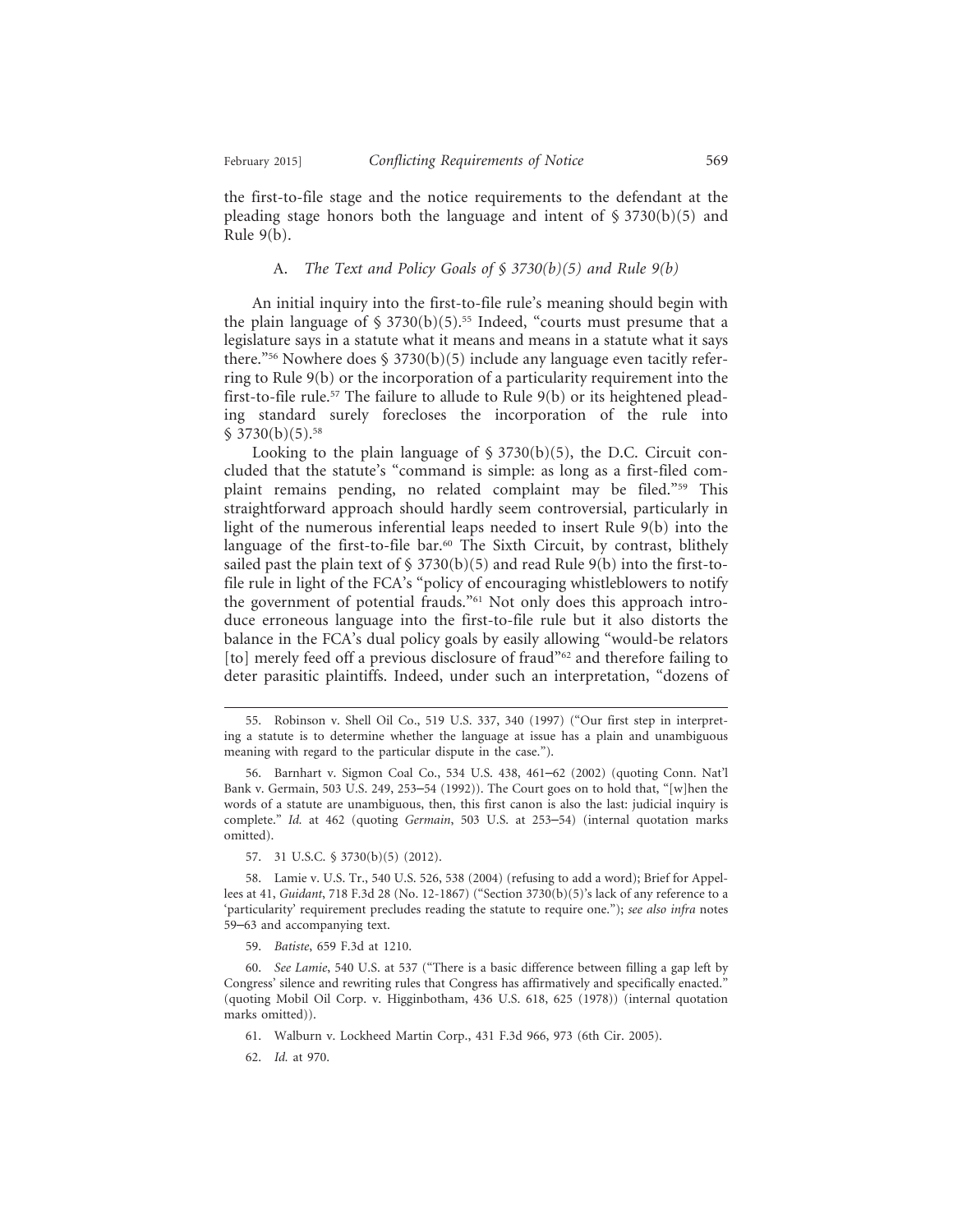relators could expect to share a recovery for the same conduct, decreasing their incentive to bring a qui tam action in the first place."63

Moreover, references to the Federal Rules of Civil Procedure abound elsewhere in the FCA.<sup>64</sup> The text of  $\S 3730(b)$  twice incorporates Federal Rule of Civil Procedure 4(d) when outlining the service process for the relator's complaint.65 Congress also expressly included the Federal Rules of Civil Procedure in other provisions of the FCA.<sup>66</sup> It is well settled that, "where Congress includes particular language in one section of a statute but omits it in another section of the same Act, it is generally presumed that Congress acts intentionally and purposely in the deliberate inclusion of exclusion."<sup>67</sup> Thus, the repeated incorporation of the Federal Rules of Civil Procedure throughout the FCA, most noticeably in § 3730(b) itself, shows that Congress was perfectly capable of including Rule 9(b) in the first-to-file provision but elected not to do so.<sup>68</sup>

Moving beyond the plain language of the statute, the intent of the firstto-file provision conflicts with Rule 9(b)'s heightened pleading standard. In passing the 1986 Amendments Act, Congress sought "to reconcile two conflicting goals, specifically, preventing opportunistic suits, on the one hand, while encouraging citizens to act as whistleblowers, on the other."<sup>69</sup> To achieve such a delicate balance, Congress "recognized the need for standards to ensure that only truly deserving relators shared the Government's recovery."70 The first-to-file provision "reflects the strong congressional policy of

66. *E.g.*, *id.* § 3732(a) ("A summons as required by the Federal Rules of Civil Procedure shall be issued by the appropriate district court" in an action brought under § 3730.); *id.*  $$3733(b)(1)(B)$  (prohibiting discovery demands that are inconsistent with "the standards applicable to discovery requests under the Federal Rules of Civil Procedure"); *id.*  $\frac{53733(c)(2)}{2}$ (providing that a civil investigative demand may be served on anyone outside of the United States "in such manner as the Federal Rules of Civil Procedure prescribe for service in a foreign country"); *id.* § 3733(h)(1) (permitting "the taking of testimony by any means authorized by, and in a manner consistent with, the Federal Rules of Civil Procedure"); *id.* § 3733(j)(6) ("The Federal Rules of Civil Procedure shall apply to any petition under this subsection, to the extent that such rules are not inconsistent with the provisions of this section.").

67. Russello v. United States, 464 U.S. 16, 23 (1983) (quoting United States v. Wong Kim Bo, 472 F.2d 720, 722 (5th Cir. 1972)).

68. Brief of Appellee, *supra* note 44, at 24.

69. United States *ex rel.* LaCorte v. SmithKline Beecham Clinical Labs., Inc., 149 F.3d 227, 233 (3d Cir. 1998).

70. Anand, *supra* note 24, at 95.

<sup>63.</sup> United States *ex rel.* LaCorte v. SmithKline Beecham Clinical Labs., Inc., 149 F.3d 227, 234 (3d Cir. 1998). "By contrast, interpreting section 3730(b)(5) as imposing a broader bar furthers the Act's purpose by encouraging qui tam plaintiffs to report fraud promptly." *Id.*

<sup>64.</sup> *See, e.g.*, 31 U.S.C. §§ 3730(b)(2)–(3), 3732(a) (2012); *see also* Brief of Appellee, *supra* note 44, at 23.

<sup>65. 31</sup> U.S.C. § 3730(b)(2) ("A copy of the complaint and written disclosure of substantially all material evidence and information the person possesses shall be served on the Government pursuant to Rule 4(d)(4) of the Federal Rules of Civil Procedure."); *id.* § 3730(b)(3) ("The defendant shall not be required to respond to any complaint filed under this section until 20 days after the complaint is unsealed and served upon the defendant pursuant to Rule 4 of the Federal Rules of Civil Procedure.").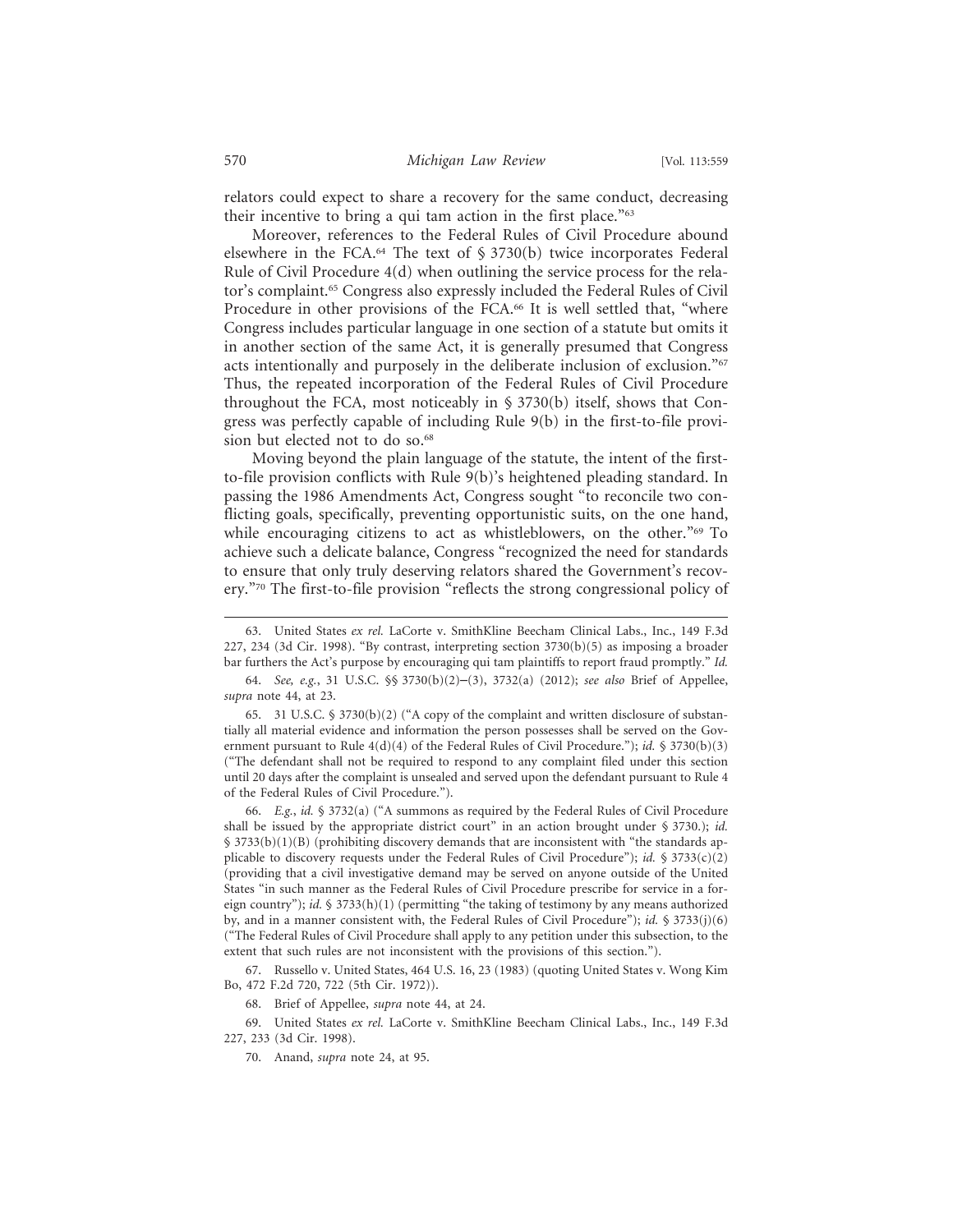encouraging whistleblowers to come forward by rewarding the first to do so."71 This race to the courthouse among potential relators further facilitates Congress's goal of allowing the government to launch a timely investigation into fraudulent activity and swiftly to recover stolen funds.72 In turn, by enacting the first-to-file rule, Congress prioritized a "prompt disclosure of fraud" over an extensive period of delay waiting for the ideal relator to come forward with a perfectly pleaded complaint.73

Notably, the policy goals of the first-to-file bar share little, if any, relation with either the language or the purpose of Rule 9(b). In contrast to Rule 8, which "does not require 'detailed factual allegations,'"74 Rule 9(b) demands that a party alleging fraud or mistake "state with particularity the circumstances constituting fraud or mistake. Malice, intent, knowledge, and other conditions of a person's mind may be alleged generally."75 Legislative history regarding Rule 9(b) is virtually nonexistent, as both congressional and American Bar Association hearings held at the time the Federal Rules were adopted failed to discuss Rule 9(b) or the reasons behind its elevated pleading standards.76 The Advisory Committee notes of 1937 indicate that Rule 9(b) is drawn from the English Rules established in the Judicature Act, where fraud could be used only as an affirmative defense in courts of equity.77 Accordingly, a party asserting fraud or mistake as a defense in a court of law would have to raise it in a separate proceeding in a court of equity.78 The particularity requirement afforded protection to the prior judgment and relieved judges from reopening settled actions.79

Given the merger of courts of law and equity, Rule 9(b) now merits alternative justifications for its continued use in pleading.<sup>80</sup> Chief among Rule 9(b)'s current purposes "is to afford defendant fair notice of the plaintiff's claim and the factual ground upon which it is based."<sup>81</sup> Rule 9(b)'s

- 77. *Id.* at 287.
- 78. *Id.* at 284.
- 79. *Id.* at 285.
- 80. Qian, *supra* note 13, at 614.
- 81. Ross v. Bolton, 904 F.2d 819, 823 (2d Cir. 1990).

<sup>71.</sup> Campbell v. Redding Med. Ctr., 421 F.3d 817, 824 (9th Cir. 2005).

<sup>72.</sup> Lesley Ann Skillen & Megan M. Scheurer, *Who's on First: 31 U.S.C. § 3730(b)(5)*, False Claims Act & Qui Tam Q. Rev., Jan. 2007, at 67, 76.

<sup>73.</sup> *Campbell*, 421 F.3d at 821.

<sup>74.</sup> Ashcroft v. Iqbal, 129 S. Ct. 1937, 1949 (2009) (quoting Bell Atl. Corp. v. Twombly, 550 U.S. 544, 555 (2007)).

<sup>75.</sup> FED. R. CIv. P. 9(b). Although Rule 9(b) permits the pleader to allege conditions of mind "generally," it must also be emphasized that "Rule 9 merely excuses a party from pleading discriminatory intent under an elevated pleading standard. It does not give him license to evade the less rigid—though still operative—strictures of Rule 8." *Iqbal*, 129 S. Ct. at 1954.

<sup>76.</sup> Christopher M. Fairman, *An Invitation to the Rulemakers*—*Strike Rule 9(b)*, 38 U.C. Davis L. Rev. 281, 287 (2004).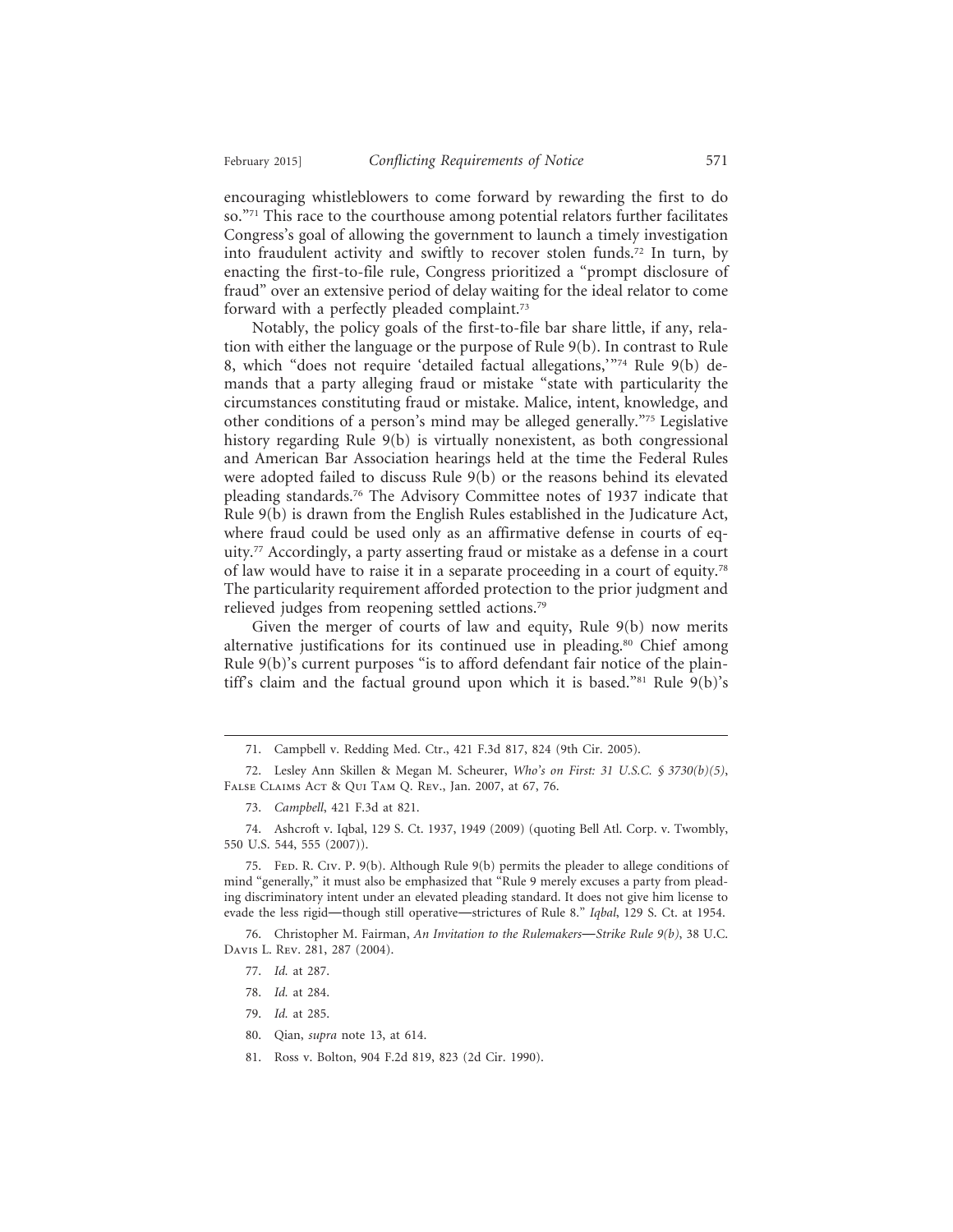particularity requirement also serves to "safeguard[ ] [the] defendant's reputation and goodwill from improvident charges of wrongdoing" and "to inhibit the institution of strike suits."<sup>82</sup> This more demanding standard in turn aims "to eliminate the filing of a conclusory complaint as a pretext for using discovery to uncover wrongs."83 Crucially, these primary justifications for Rule 9(b) all revolve around protecting the defendant's interests when the plaintiff brings allegations of fraud at the pleading stage.

In light of the FCA's status as one of the most potent antifraud statutes, various circuit courts have applied Rule 9(b) with little fanfare to protect defendants at the pleading stage in FCA actions.<sup>84</sup> Indeed, even the Supreme Court has indicated—without providing an extensive rationale—that FCA complaints served on defendants must meet the requirements of Rule 9(b).85 Looking to the plain language of the FCA, the Sixth Circuit has ruled that "[a] clear and unequivocal requirement that a relator allege specific false claims emerges from the conjunction of Rule 9(b) and the statutory text of the FCA."<sup>86</sup> Because § 3729(a)(1) prohibits only "a narrow species of fraudulent activity[,] 'present[ing], or caus[ing] to be presented . . . a false or fraudulent claim for payment or approval,'" the relator "must include an averment that a false or fraudulent claim for payment or approval has been submitted to the government."<sup>87</sup> The Ninth Circuit has further justified this interpretation on the grounds of protecting FCA defendants accused of fraudulent activity.<sup>88</sup> Thus, the imposition of Rule 9(b) on FCA complaints to safeguard defendants at the pleading stage is decidedly consistent with both the text and policy of Rule 9(b) and the FCA. Nonetheless, the application of Rule 9(b) at the first-to-file stage to provide notice to the government in FCA actions proves far more problematic.

<sup>82.</sup> *Id.*

<sup>83.</sup> A.I. Credit Corp. v. Hartford Computer Grp., Inc., 847 F. Supp. 588, 597 (N.D. Ill. 1994). Further, the court noted that "Rule 9(b) is not to be read blindly, but it is to be applied in order to effectuate the purposes of the rule." *Id.*; *see also* Inman v. Am. Paramount Fin., 517 F. App'x 744, 748 (11th Cir. 2013) ("Rule 9(b) serves an important purpose in fraud actions by alerting defendants to the precise misconduct with which they are charged and protecting defendants against spurious charges of immoral and fraudulent behavior." (quoting Brooks v. Blue Cross & Blue Shield of Fla., Inc., 116 F.3d 1364, 1366 (11th Cir. 1997)) (internal quotation marks omitted)).

<sup>84.</sup> *See, e.g.*, Bly-Magee v. California, 236 F.3d 1014, 1018 (9th Cir. 2001); United States *ex rel.* Thompson v. Columbia/HCA Healthcare Corp., 125 F.3d 899, 903 (5th Cir. 1997); Gold v. Morrison-Knudsen Co., 68 F.3d 1475, 1476–77 (2d Cir. 1995); United States *ex rel.* Cooper v. Blue Cross & Blue Shield of Fla., Inc., 19 F.3d 562, 568 (11th Cir. 1994).

<sup>85.</sup> Schindler Elevator Corp. v. United States *ex rel.* Kirk, 131 S. Ct. 1885, 1898 (2011).

<sup>86.</sup> United States *ex rel.* Bledsoe v. Cmty. Health Sys., 501 F.3d 493, 504 (6th Cir. 2007).

<sup>87.</sup> *Id.* (quoting United States *ex rel.* Bledsoe v. Cmty. Health Sys., Inc., 342 F.3d 634, 640 (6th Cir. 2003)). Additionally, the court noted that "pleading an actual false claim with particularity is an indispensable element of a complaint that alleges an FCA violation." *Id.*

<sup>88.</sup> *Bly-Magee*, 236 F.3d at 1018 (holding that "defendants accused of defrauding the federal government have the same protections as defendants sued for fraud in other contexts").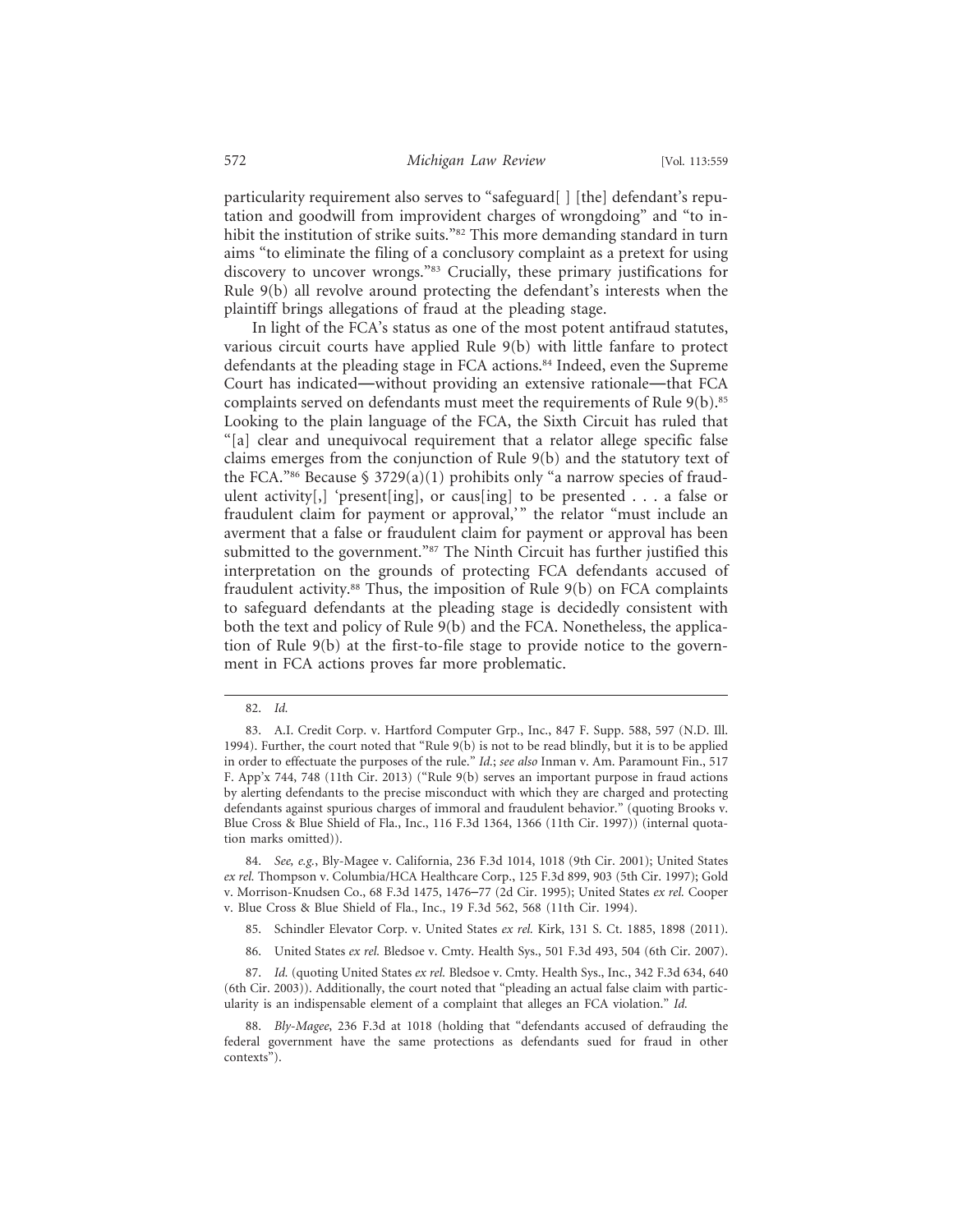#### B. *The Distinction Between Notice Requirements Under § 3730(b)(5) and Under Rule 9(b)*

Although the heightened notice requirements of Rule 9(b) comfortably apply to shield the defendant at the pleading stage, they have no place in § 3730(b)(5).89 Rule 9(b)'s inclusion in § 3729(a) clearly serves to protect the interests of the defendant in FCA litigation, and a discussion of the government's interests with respect to Rule 9(b) is noticeably lacking.<sup>90</sup> Unlike § 3729, which explicitly makes reference to the defendant's fraudulent submissions and activity intended to "defraud the Government,"91 the first-tofile bar contains no mention of the requirements the relator must satisfy in his complaint and expressly refers to the government's interest in barring later-filing relators.<sup>92</sup> Consequently, the first-to-file bar focuses on the notice to the government during its investigation period—notice that is certainly less stringent than the exacting notice required for the defendant at the subsequent pleading stage.<sup>93</sup> In declining to apply Rule  $9(b)$  at the first-to-file stage, the First and D.C. Circuits recognized this acute distinction.<sup>94</sup>

The Sixth Circuit's treatment of first-filed complaints as "legally infirm"95 when they are deficient under Rule 9(b) forces an exception onto the decidedly exception-free  $\S 3730(b)(5)$  and significantly rewrites plain statutory language.96 Moreover, the Sixth Circuit's attempt to promote later-filing whistleblowers in no way serves the markedly prodefendant policy interests advanced by Rule  $9(b)$ .<sup>97</sup> In short, the language of § 3730(b)(5) is "plain and simple: an action is barred if it is a 'related action' that is 'based on the facts underlying the pending action.'"98

92. *Id.* § 3730(b)(5).

- 94. *See supra* Section I.C.
- 95. Walburn v. Lockheed Martin Corp., 431 F.3d 966, 972 (6th Cir. 2005).

96. *See* United States *ex rel.* Heineman-Guta v. Guidant Corp., 718 F.3d 28, 35 (1st Cir. 2013).

97. *See id.*

<sup>89.</sup> *See* United States *ex rel.* Wickliffe v. EMC Corp., 473 F. App'x 849, 851 (10th Cir. 2012) ("We admit to being uneasy with the parties' suggestion that Rule 9(b)'s particularity requirement should be applied to the first-to-file bar.").

<sup>90.</sup> Section 3729(a) "imposes civil penalties and treble damages on persons who submit false or fraudulent claims for payment to the United States." *Schindler*, 131 S. Ct. at 1890.

<sup>91. 31</sup> U.S.C. § 3729(a) (2012).

<sup>93.</sup> United States *ex rel.* Beauchamp v. Academi Training Ctr., Inc., 933 F. Supp. 2d 825, 837 (E.D. Va. 2013) (noting that a complaint's failure to satisfy Rule 9(b) does not preclude the application of the first-to-file bar, because, at the first-to-file stage, "the Government needs only notice of the fraud in order to conduct its own investigation").

<sup>98.</sup> *Id.* (quoting 31 U.S.C. § 3730(b)(5) (2012)); *see also* United States *ex rel.* LaCorte v. SmithKline Beecham Clinical Labs., Inc., 149 F.3d 227, 233 (3d Cir. 1998) ("[S]ection  $3730(b)(5)$ 's plain language is conclusive; the statute speaks of a 'related action,' not an identical one. Thus we need not search the legislative history to determine the Congressional will.").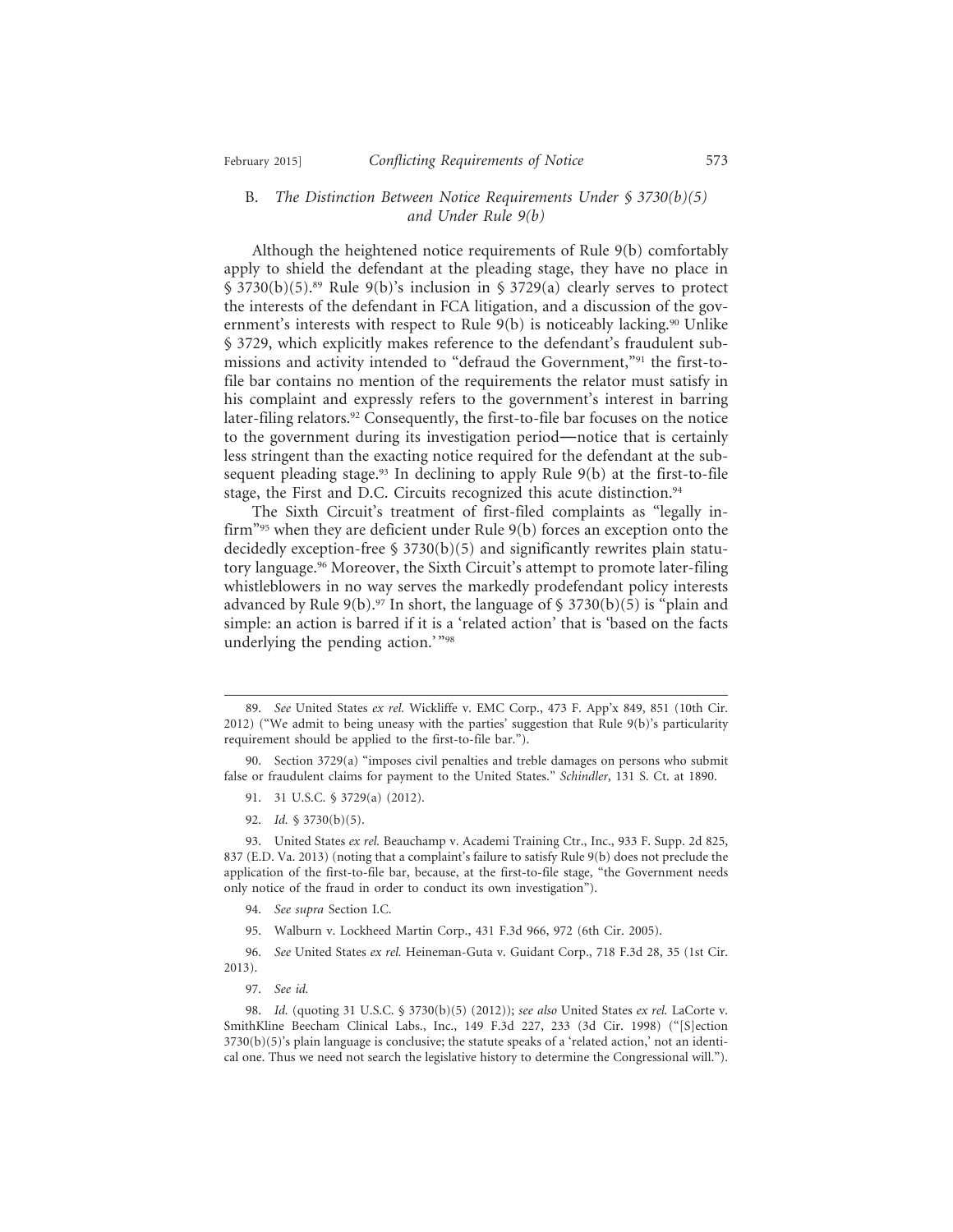Additionally, the peril of Rule 9(b)'s more demanding review still looms at the pleading stage, should the relator survive the first-to-file bar.99 If the initial relator failed to allege the defendant's fraudulent conduct with particularity, "he would lose his own shot at monetary reward. The threat of a second application of Rule 9(b) is unnecessary."<sup>100</sup> In short, Rule 9(b)'s exacting review at the pleading stage "provides sufficient deterrence against overly broad allegations."101 The distinction between the requirements to meet the first-to-file bar and the requirements to survive Rule 9(b) at the pleading stage therefore better advances the language and intent of both  $$3730(b)(5)$  and Rule  $9(b).^{102}$  Furthermore, this distinction provides straightforward guidelines to federal district courts instead of requiring them to make arbitrary distinctions as to the meaning and application of Rule 9(b) at various stages in the litigation.

#### III. The Government Has Sufficient Investigatory Resources Beyond the Four Corners of the Complaint to Assess Adequately the Merits of the Relator's Allegations

Although Part II's discussion of the language and intent of 31 U.S.C. § 3730(b)(5) and Rule 9(b) cautions against the incorporation of Rule 9(b) into the first-to-file provision, that discussion does not fully consider the government's notice requirements in FCA actions from a practical standpoint. Indeed, any analysis of the government's notice demands at the firstto-file stage should examine the government's relationship with the relator and its fact-finding procedures during the period under seal. Part III addresses the government's investigatory efforts in practice and contends that, unlike defendants in civil fraud litigation, the government has a wide variety of resources at its disposal outside of the complaint in evaluating prospective FCA claims. Section III.A demonstrates that the relator himself serves as a readily accessible resource for the government's preliminary investigation. Instead of operating as an adversary in the litigation, the relator functions as

<sup>99.</sup> United States *ex rel.* Batiste v. SLM Corp., 659 F.3d 1204, 1211 (D.C. Cir. 2011). Moreover, even if Rule 9(b)'s particularity requirement were relaxed on a motion to dismiss, *see, e.g.*, United States *ex rel.* Klein v. Empire Educ. Corp., 959 F. Supp. 2d 248, 257 (N.D.N.Y. 2013), the relator's complaint must still "contain sufficient factual matter, accepted as true, to 'state a claim to relief that is plausible on its face' " in order to satisfy Rule 8. Ashcroft v. Iqbal, 129 S. Ct. 1937, 1949 (2009) (quoting Bell Atl. Corp. v. Twombly, 550 U.S. 544, 570 (2007)). Given that courts cannot "credit a complaint's conclusory statements without reference to its factual context" to survive a less demanding Rule  $12(b)(6)$  motion to dismiss, relators already have adequate incentives to avoid proffering bare bones complaints filled with broad allegations. *Id.* at 1954; *see also* Arthur R. Miller, *From* Conley *to* Twombly *to* Iqbal*: A Double Play on the Federal Rules of Civil Procedure*, 60 Duke L.J. 1, 88 (2010).

<sup>100.</sup> *Batiste*, 659 F.3d at 1211.

<sup>101.</sup> *LaCorte*, 149 F.3d at 234. "Moreover, there is no indication that any of the original plaintiffs in this case worded their complaints in excessively general terms for the purpose of thwarting later claims." *Id.*

<sup>102.</sup> *See supra* Section I.C.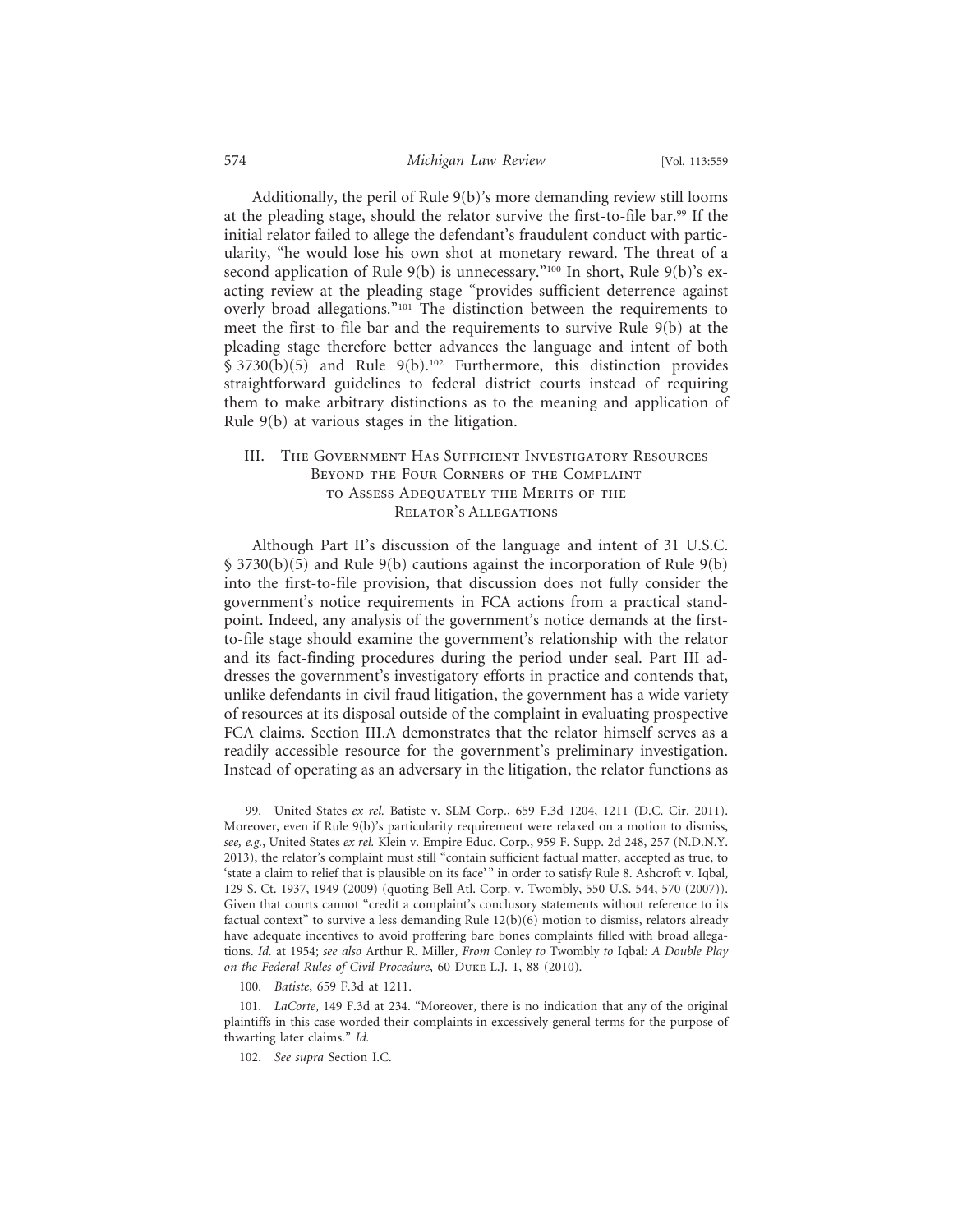a partner to the government in uncovering the defendant's fraudulent conduct. Thus, Rule 9(b)'s purpose of providing heightened notice to an adverse party proves inapplicable to the government in the context of FCA actions. Section III.B describes the government's extensive investigation into the merits of the relator's complaint during the period under seal. In its preliminary fact finding, the government goes beyond the four corners of the complaint and utilizes a variety of resources, including interviews and discovery with the relator and relator's counsel. Section III.C concludes that, on account of these multiple tools—which supplement the complaint itself—the government will not decline to intervene in a meritorious suit simply because the relator's complaint does not comply with Rule 9(b).

#### A. *The Relator's Function as a Resource to the Government*

The government's most conspicuous tool during its initial investigation is the relator. Unlike a plaintiff asserting a common law fraud claim against a defendant, the relator does not function as an adversary to the government but rather as a helpful partner in uncovering and combating fraudulent conduct.103 The 1986 Amendments Act recognized that "a solid partnership needs to be forged between government prosecutors and private whistleblowers and their counsel" to successfully prevent fraud against the government.104 Indeed, informative whistleblowers have played a significant role in the FCA's success as a regulatory and prosecutorial tool.105 Governmental officials have in turn praised the efforts of insider relators and their counsel, regarding them as "essential" assistants to the government in these actions.106

In light of this cooperative and mutually beneficial relationship between the relator and the government, it seems incongruous to apply Rule 9(b), which concerns adversarial relationships, to the first-to-file bar. Rule 9(b)'s particularity requirement exists "to provide adversaries with fair 'notice of the precise misconduct with which they are charged, and to safeguard defendants against spurious charges of immoral and fraudulent behavior.' "107 When a plaintiff alleges fraud in his complaint, he is hardly attempting to aid the defendant in uncovering and combating the fraudulent conduct. Instead, he is attempting to provide the defendant with adequate notice of why

<sup>103.</sup> Thomas Grande, *The False Claims Act: A Consumer's Tool to Combat Fraud Against the Government*, 12 Loy. Consumer L. Rev. 129, 134 (2000).

<sup>104.</sup> James B. Helmer, Jr., *False Claims Act: Incentivizing Integrity for 150 Years for Rogues, Privateers, Parasites and Patriots*, 81 U. Cin. L. Rev. 1261, 1273 (2013).

<sup>105.</sup> *See* Pamela Bucy et al., *States, Statutes, and Fraud: A Study of Emerging State Efforts to Combat White Collar Crime*, 31 CARDOZO L. REV. 1523, 1530 (2010) ("Insiders . . . can be enormously helpful since fraud generally is complex, hidden within an organization, and concealed by false documentation.").

<sup>106.</sup> *Id.*

<sup>107.</sup> Marks v. Struble, 347 F. Supp. 2d 136, 146 (D.N.J. 2004) (quoting Seville Indus. Mach. Corp. v. Southmost Mach. Corp., 742 F.2d 786, 791 (3d Cir. 1984)).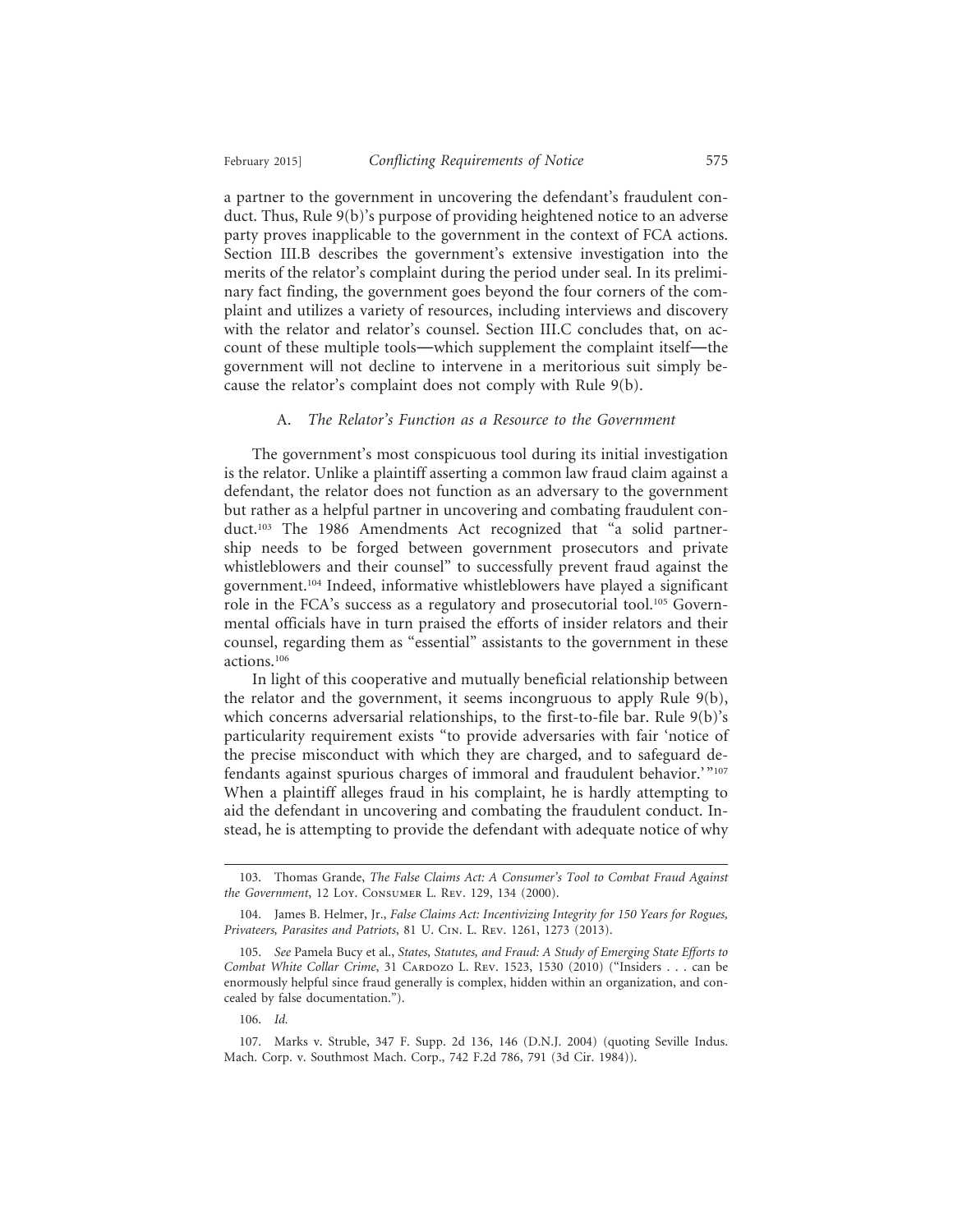he is being sued and enable him to prepare a responsive pleading.108 In this adversarial setting, both the defendant and the court view the prototypical fraud claim through the lens of the plaintiff's complaint.109 In the context of the FCA, however, the government possesses multiple lenses through which it can examine the merits of the relator's claim. As both ally and informant to the government, then, the relator surely renders Rule 9(b)'s heightened notice requirements inapplicable to the government in the FCA setting.

Indeed, not only do relators serve as partners to the government but they also provide information to the government beyond the four corners of the complaint. As an initial matter, when filing the complaint under seal, the relator must also prepare and serve the government with a "written disclosure of substantially all material evidence and information [he] possesses."<sup>110</sup> The disclosure statement includes relevant "information, documents, damage theories, lists of witnesses, and the names of potential expert witnesses."111 In turn, the written disclosure requirement provides information supplemental to the complaint that significantly factors into the government's choice of whether to intervene or move to dismiss the complaint because of jurisdictional bars.112 Accordingly, the relator already provides the government with additional facts to paint a more colorable picture of his claim before the defendant even becomes involved in the lawsuit.<sup>113</sup> In short, a complaint's deficiency under Rule 9(b) will not necessarily impede the government's ability to launch an investigation.

#### B. *The Government's Investigative Efforts During the Period Under Seal*

The government certainly utilizes the relator's collateral information in its investigative efforts during the sixty-day period when the complaint remains under seal.114 Notably, Congress intended the initial period under seal "to allow the Government an adequate opportunity to fully evaluate the private enforcement suit and determine both if that suit involves matters the Government is already investigating and whether it is in the Government's

<sup>108.</sup> *See* Elliott J. Weiss & Janet E. Moser, *Enter Yossarian: How to Resolve the Procedural Catch-22 that the Private Securities Litigation Reform Act Creates*, 76 Wash. U. L.Q. 457, 503 (1998).

<sup>109.</sup> Henry S. Noyes, *The Rise of the Common Law of Federal Pleading:* Iqbal*,* Twombly*,* and the Application of Judicial Experience, 56 VILL. L. REV. 857, 857–58 (2012).

<sup>110. 31</sup> U.S.C. § 3730(b)(2) (2012).

<sup>111.</sup> Donald H. Caldwell, Jr., Qui Tam *Actions: Best Practices for Relator's Counsel*, 38 J. Health L. 367, 377–78 (2005). The relator's counsel includes this information "with an eye to maximizing the government's interest in the case." *Id.* at 378.

<sup>112.</sup> Martie Ross & Jenny Brannon, *False Claims Act and Qui Tam Litigation: The Government Giveth and the Government Taketh Away (And Then Some)*, J. Kan. B. Ass'n, Nov.–Dec. 1999, at 20, 32.

<sup>113.</sup> *Id.* at 32.

<sup>114.</sup> *See* 31 U.S.C. § 3730(b)(2).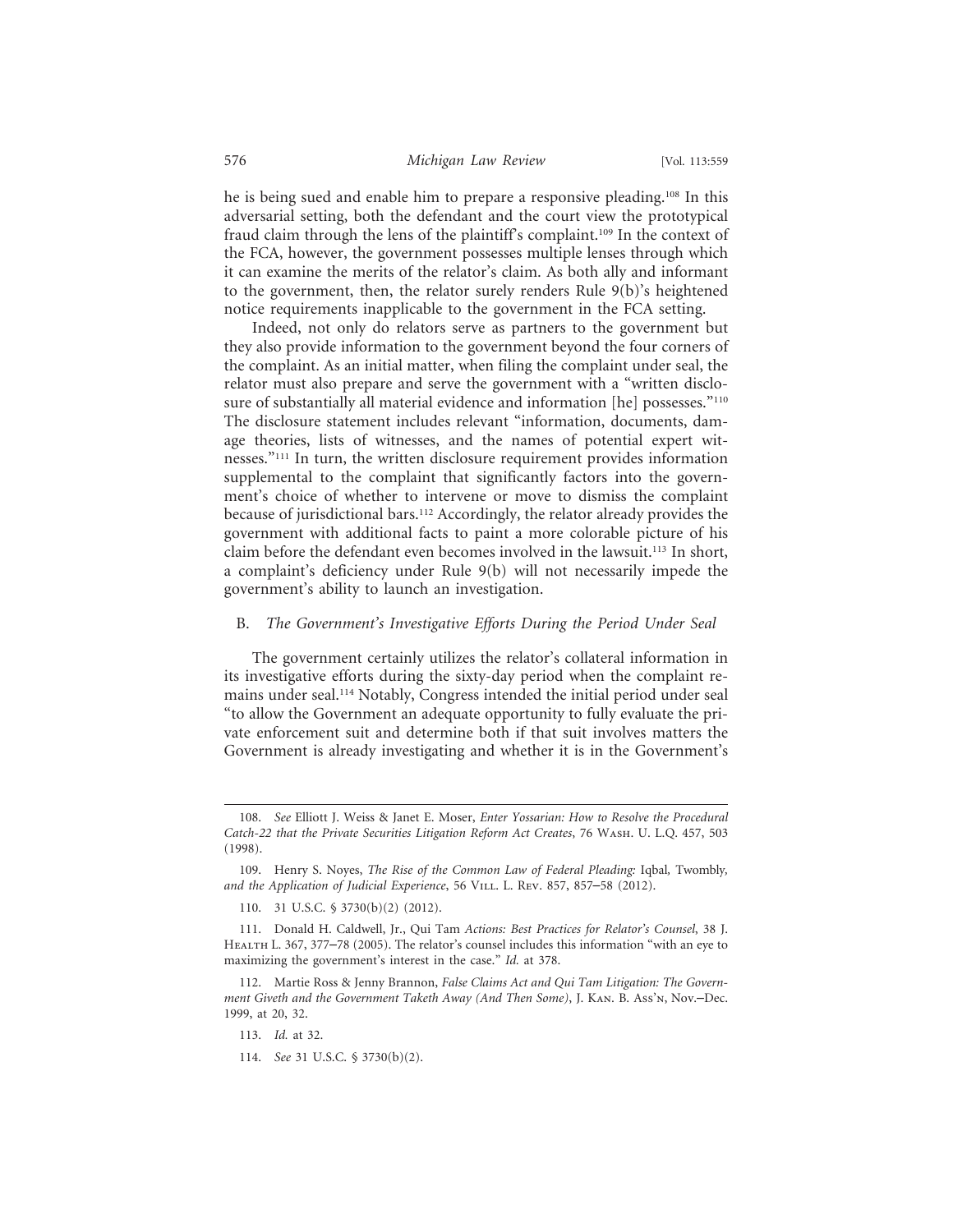interest to intervene and take over the civil action."115 In practice, the government typically utilizes the investigative period to communicate and collaborate with the relator and relator's counsel, often to the point of "outsourcing."116

Although ideally the allegations in the plaintiff's complaint would provide the government with an adequate basis to assess the merits of his claim and make an intervention decision, counsel for the government has openly recognized that such complaints seldom surface.<sup>117</sup> Consequently, when launching its investigation, the government uses the complaint as a springboard rather than as an exhaustive manual.<sup>118</sup> Interviewing the relator is one of the first steps in the government's investigation process.119 During the interview, at which the relator's counsel is present, the government typically attempts to "probe the motive and background of the relator as would be done for any witness coming forward."120 If the relator's interview and the disclosure of material evidence suggest the need for additional review, the government may also conduct further discovery, including interviews with relevant witnesses, a review of government records, and the issuance of a subpoena for the defendant's records.<sup>121</sup> To be sure, the government has a variety of tools that it can use prior to the discovery mechanisms of the Federal Rules of Civil Procedure at the postfiling stage, such as civil investigative demands, Inspector General subpoenas, and grand jury materials.122

In sum, the relator's complaint serves a markedly different purpose in the context of an FCA claim than does a typical plaintiff's complaint in the context of a common law fraud claim. Unlike a defendant alleged to have committed fraud, the government suffers no reputational damage from the qui tam plaintiff's allegations that would merit particularized pleading.<sup>123</sup> On the contrary, the government itself has suffered as the defrauded party in the litigation, and it does not require heightened factual details to prepare a

118. *See id.*

- 120. *Id.* at 24.
- 121. *Id.* at 24–25.
- 122. Ross & Brannon, *supra* note 112, at 32.
- 123. *See* Fairman, *supra* note 76, at 292.

<sup>115.</sup> S. Rep. No. 99-345, at 24 (1986).

<sup>116.</sup> Robert Fabrikant & Nkechinyem Nwabuzor, *In the Shadow of the False Claims Act: "Outsourcing" the Investigation by Government Counsel to Relator Counsel During the Seal Period*, 83 N.D. L. Rev. 837, 837–38 (2007) ("It is also common knowledge that government counsel routinely permit, indeed invite, whistleblower's counsel to do much of the government's investigative work during the seal period.").

<sup>117.</sup> Kathleen McDermott, Qui Tam*: An AUSA's Perspective*, False Claims Act & Qui Tam Q. Rev., Oct. 1997, at 20, 24 ("It is a rare qui tam that comes with all the evidence necessary to make an intervention decision.").

<sup>119.</sup> *Id*. at 24. Further, DOJ performs the primary investigative role of assessing FCA complaints because "the government . . . is in the best position to access necessary data and move the investigation to a successful result." *Id.* at 25.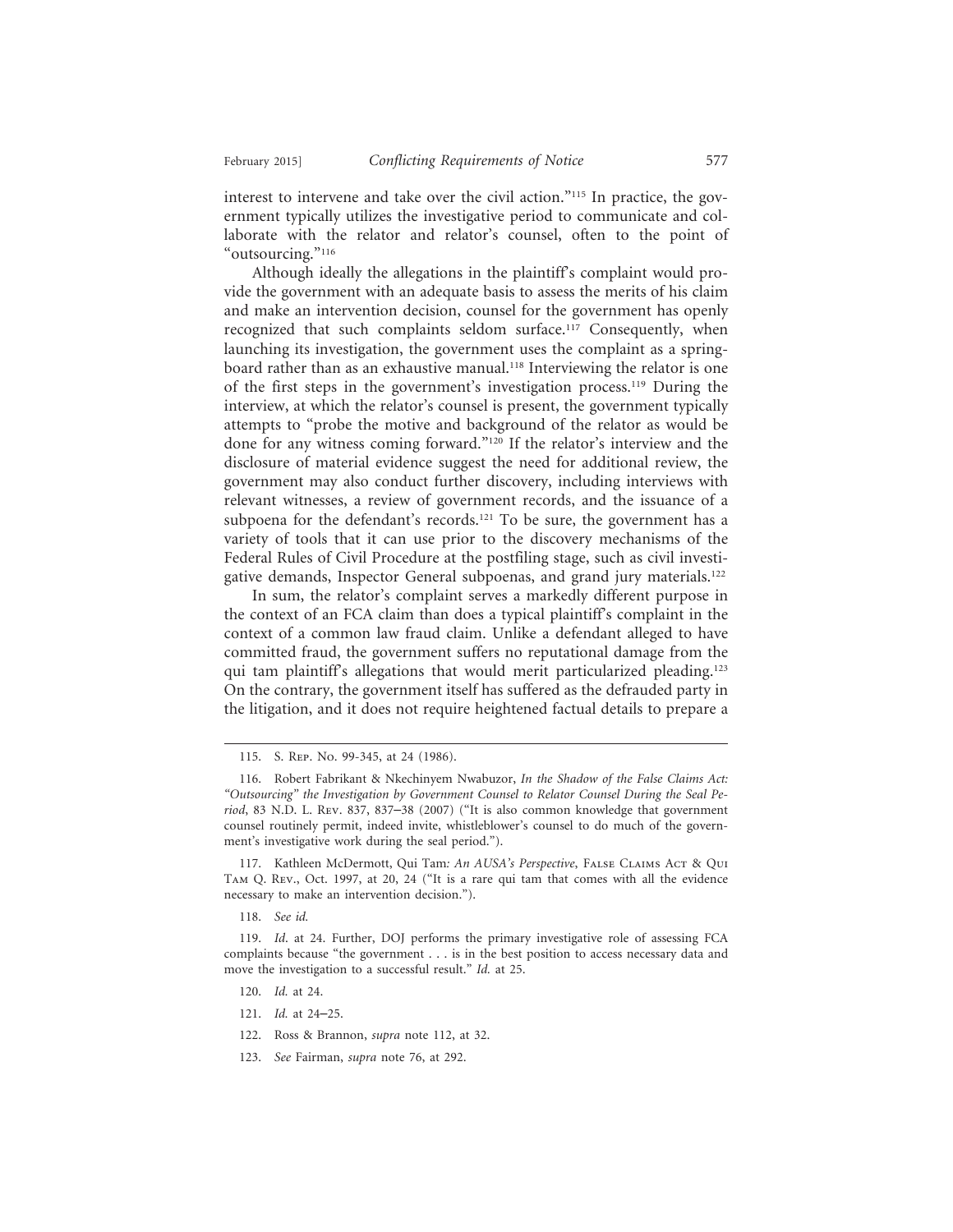defense to the plaintiff's claim at the onset of litigation.124 Rather, the government pursues an extensive, synergistic effort before the complaint is even unsealed and the formal litigation process begins.<sup>125</sup> Given that the government frequently relies on efforts of the relator outside of the complaint, it does not require the exacting scrutiny of Rule 9(b) in pursuing its investigation.126

#### C. *The Government Will Not Decline to Intervene in a Meritorious Suit Simply Because the Relator's Complaint Does Not Comply with Rule 9(b)*

A pleading deficiency in a meritorious case should not and will not automatically preclude the government from intervening in the action. As an initial matter, it is in the relator's best interest to provide as many factual allegations as possible to support his claim, which would increase the likelihood that the government will intervene, successfully prosecute the action, and apportion him a share of monetary damages.<sup>127</sup> Indeed, "relators' counsel already have a profound financial interest in 'preparing a thorough, complete, and convincing written statement for the government'" to avoid the risk of declination.128 Even if the relator has a meritorious claim and is unable to proffer a complaint that satisfies Rule 9(b), however, the government still has investigative tools supplemental to the complaint that allow for a proper assessment of the merits of the relator's claim. Because the success of the action will likely turn on the government's intervention decision, "the

<sup>124.</sup> See Mark D. Robins, *The Resurgence and Limits of the Demurrer*, 27 SUFFOLK U. L. Rev. 637, 710–11 (1993); *see also* Brief for Appellees, *supra* note 58, at 38 ("There is no necessary reason why the same facts needed to protect defendants' reputations from unjustified fraud charges and give them sufficient notice to prepare a fraud defense must be the same facts needed to give the government notice that an investigation may be merited.").

<sup>125.</sup> *See* Fabrikant & Nwabuzor, *supra* note 116, at 837–38.

<sup>126.</sup> *See id.* at 844–45; Robins, *supra* note 124, at 710–11; *see also* Roberts v. Accenture, LLP, 707 F.3d 1011, 1018 (8th Cir. 2013) (noting that the FCA's "primary purpose of . . . encourag[ing and rewarding] whistleblowers to come forward with allegations of fraud . . . is advanced when a relator files a complaint which 'provides the government sufficient information to pursue an investigation' into the allegedly fraudulent practices" (quoting United States *ex rel.* Batiste v. SLM Corp., 659 F.3d 1204, 1210 (D.C. Cir. 2011))). Interpreting § 3730(d), the Eighth Circuit recognized in *Roberts* that the "relators' complaint and assistance in prosecuting the action" against the defendant resulted in the government's successful investigation of the defendant computer manufacturer's defective pricing practices. 707 F.3d at 1019. As a result of the relators' assistance to the government outside of the initial complaint, the government ultimately reached a favorable settlement and "the relators' action served its intended purpose." *Id.*

<sup>127.</sup> *See, e.g.*, Pamela H. Bucy, *Games and Stories: Game Theory and the Civil False Claims Act*, 31 Fla. St. U. L. Rev. 603, 675–76 (2004); Jack E. Fernandez, Jr., Commentary, *The False Claims Act: What Every Employment Lawyer Must Know, ANDREWS EMP. LITIG. REP., Mar. 29,* 2005, at 13, 15 (noting that "the greatest predictor of the success of any False Claims Act lawsuit is whether the government chooses to intervene").

<sup>128.</sup> Jonathan T. Brollier, Note, *Mutiny of the Bounty: A Moderate Change in the Incentive Structure of* Qui Tam *Actions Brought Under the False Claims Act*, 67 Ohio St. L.J. 693, 711 (2006) (quoting Pamela H. Bucy, *Private Justice*, 76 S. Cal. L. Rev. 1, 51 (2002)).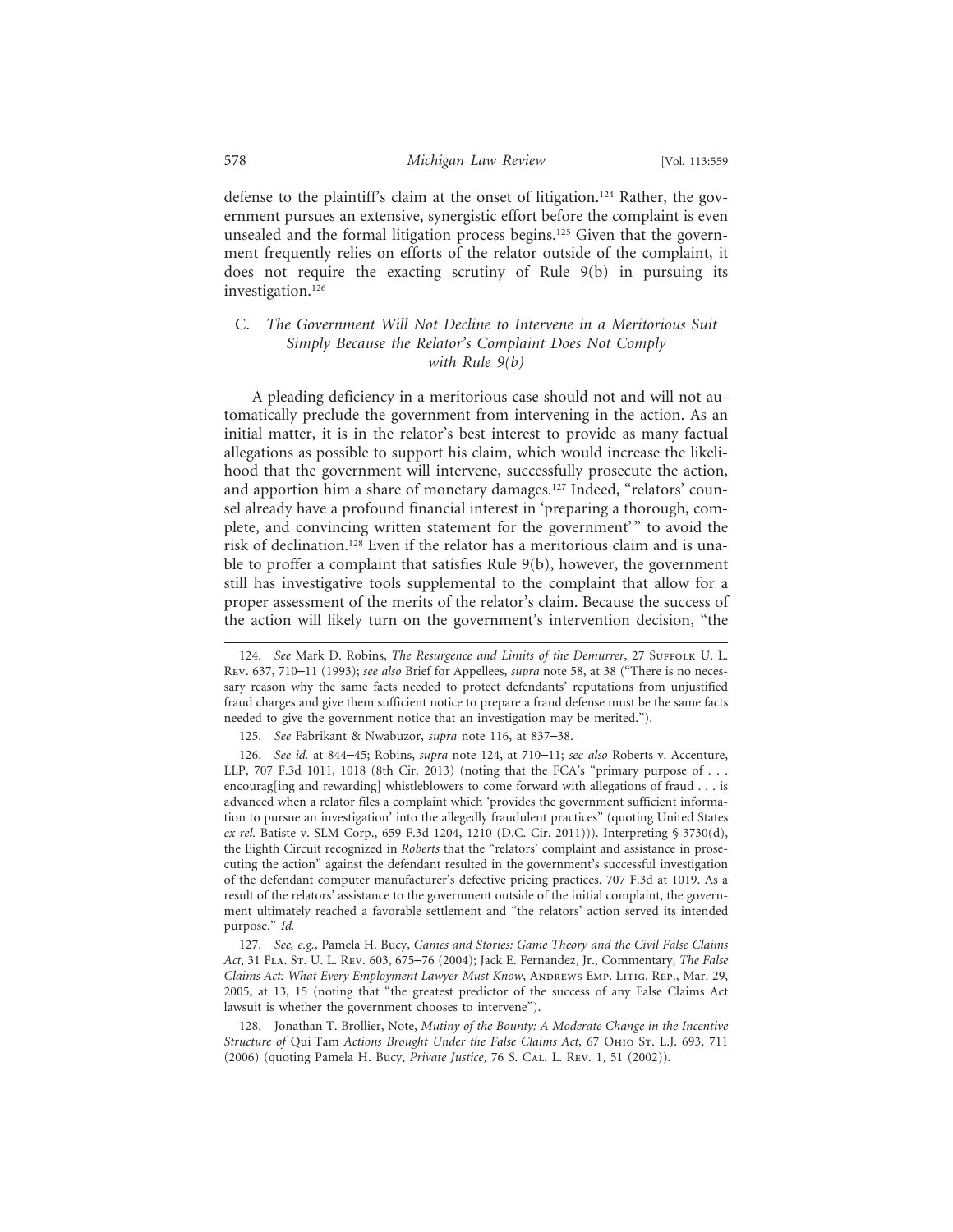relator's strategy is to provide the government with the maximum amount of assistance as possible during the seal period in the hope of convincing the government to intervene."129 Moreover, when determining the apportionment of the plaintiff's recovery, the DOJ Relator's Share Guidelines expressly consider whether "[t]he relator provided substantial assistance during the investigation and/or pretrial phases of the case."130 Therefore, both the relator and the government share a mutual interest in cooperative fact finding during the period under seal, with the understanding that the government's intervention decision will not turn solely on the facts alleged in the complaint.131

Accordingly, the Sixth Circuit's assertion that a complaint deficient under Rule 9(b) is rendered "legally infirm from its inception" seriously misconstrues the government's notice requirements in the FCA context.132 The Sixth Circuit expressed concern that "according preemptive effect to a fatally-broad complaint [would not] further[ ] the policy of encouraging whistleblowers to notify the government of potential frauds."<sup>133</sup> This approach surely echoes the Ninth Circuit's fear that "an absolute first-to-file rule would permit displacement of real whistleblowers by sham complaints."134 The Sixth Circuit's characterization of "fatally-broad" complaints, however, fails to consider the government's investigative procedures and the FCA's policy goals of deterring parasitic plaintiffs. By enacting a statute allowing the government to evaluate the merits of the complaint before the defendant can raise Rule 9(b) objections, Congress clearly understood "that the government can possess the necessary information to investigate and proceed with the action regardless of the formalities of Rule  $9(b)$ ."<sup>135</sup>

Indeed, given the government's considerable investigative efforts, counsel for the government hardly requires a complaint to allege the particularized "facts of a fraudulent scheme."<sup>136</sup> To the contrary, "it is highly unlikely

130. Dep't of Justice, Relator's Share Guidelines 2 (1996), *available at* http://vsg-law .com/VSG-Legal-Articles/doj\_relator.pdf.

131. *See id.*; *see also* United States *ex rel.* Piacentile v. Sanofi Synthelabo, Inc., No. 05-civ-2927, 2010 WL 5466043, at \*5 (D.N.J. Dec. 30, 2010) ("After an extensive investigation of a relator's claim, the government is likely to have ample notice of the underlying facts, regardless of whether the complaint is later dismissed.").

- 132. Walburn v. Lockheed Martin Corp., 431 F.3d 966, 972 (6th Cir. 2005).
- 133. *Id.* at 973.
- 134. Campbell v. Redding Med. Ctr., 421 F.3d 817, 824 (9th Cir. 2005).

<sup>129.</sup> Fabrikant & Nwabuzor, *supra* note 116, at 852. The Government Accountability Office's review of DOJ's data "conclusively demonstrates that the relator is much better off if the government intervenes." *Id.* Indeed, "where the government does not intervene, and the relator has to go it alone, the median of settlements in non-intervened cases is less than ten percent than in intervened cases." *Id.*

<sup>135.</sup> Brief for Appellees, *supra* note 58, at 39; *see also* United States *ex rel.* Sandager v. Dell Mktg., L.P., 872 F. Supp. 2d 801, 811 (D. Minn. 2012) ("The ultimate question is whether the Government had a basis on which to investigate the fraudulent scheme. That standard may be met even if the first-filed complaint is technically deficient.").

<sup>136.</sup> *Walburn*, 431 F.3d at 973.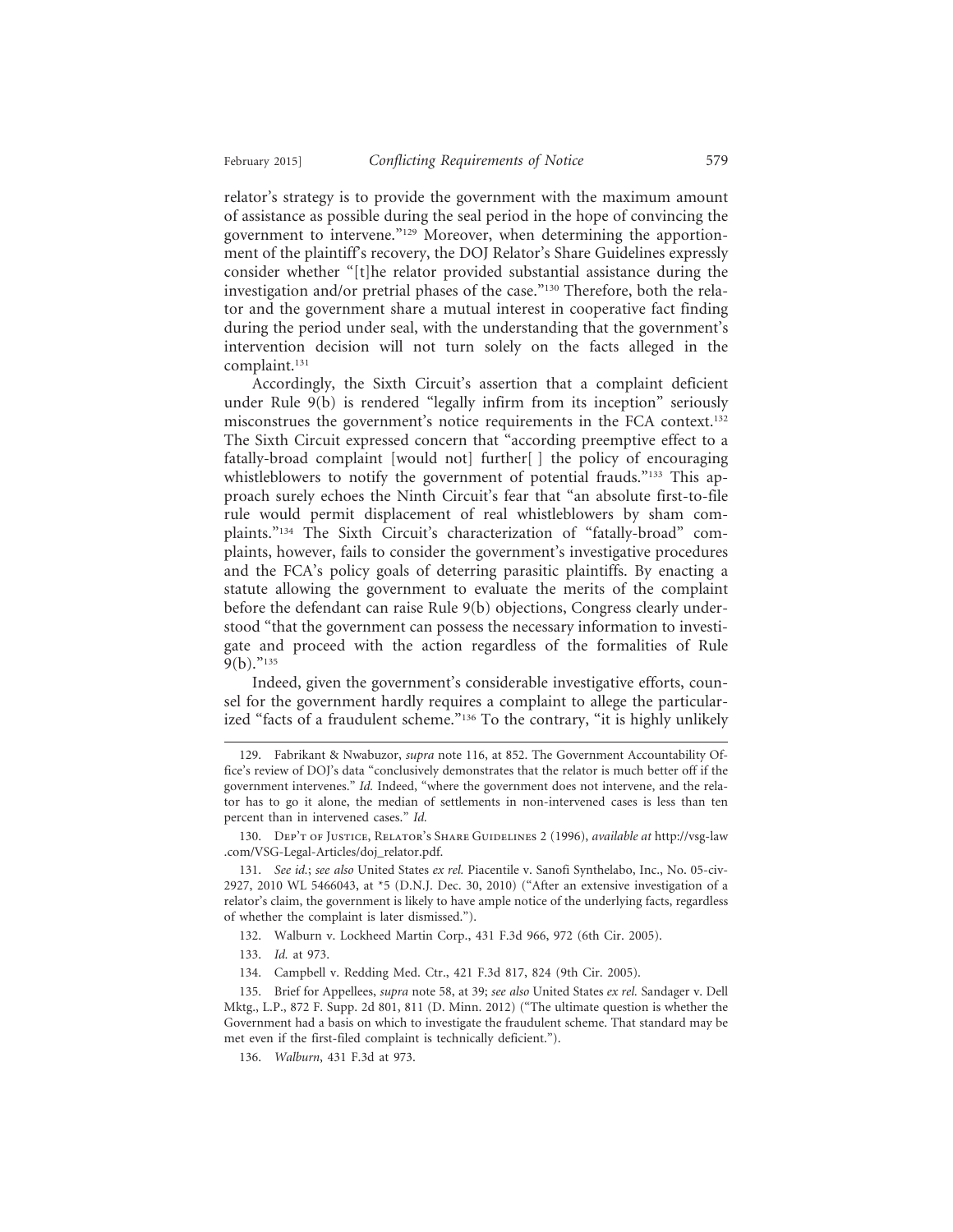that prosecutors, the audience to which the qui tam notice is directed, would fail to investigate just because a complaint failed to satisfy Rule  $9(b)$ ."<sup>137</sup> Thus, the Sixth Circuit's fear that a first-to-file relator with a placeholder complaint would preclude subsequent relators alleging actionable conduct appears unfounded. If the first relator has a meritless case, the government will certainly make that assessment and elect not to intervene, leaving the relator to prosecute the action alone, in which case his complaint will likely be dismissed under Rule 9(b) or Rule 12(b)(6).138 If the first relator's complaint is deficient under Rule 9(b) but alleges the same actionable conduct as subsequent relators might allege, however, the government has supplemental resources to make an informed decision as to the merits of the case in the first instance.<sup>139</sup>

Admittedly, there is merit in the Sixth Circuit's implicit acknowledgment that some relators stand in a much better position than others to assist the government and proffer particularized complaints.<sup>140</sup> For example, suppose two employees—Andrew, a compliance officer, and Charles, a receptionist—work at a partnership of physicians that has been submitting to Medicare fraudulent claims for payment. Andrew, who collects records of patient visits and billings, performs audits, and oversees the practice's submissions to the government, would be ideally situated to plead the details of the practice's fraudulent scheme. Charles, by contrast, would have minimal, if any, access to the physicians' records and would in turn be unlikely to set forth a complaint alleging the particularized facts needed to satisfy Rule 9(b). The Sixth Circuit's nightmare involves a scenario where Charles, getting wind of Andrew's soon-to-be-filed claim, quickly compiles a complaint with only a basic sketch of the facts and subsequently precludes Andrew's

<sup>137.</sup> Brief for Appellees, *supra* note 58, at 38 (internal quotation marks omitted).

<sup>138.</sup> *See, e.g.*, Sean Elameto, *Guarding the Guardians: Accountability in Qui Tam Litigation* Under the Civil False Claims Act, 41 Pub. Cont. L.J. 813, 826 (2012) ("The immense disparity between recoveries in qui tam actions in which the Government intervened and those in which it did not suggests that most qui tam actions brought without government intervention assert meritless or frivolous claims.").

<sup>139.</sup> Notably, courts have frequently relaxed the procedural hurdle of Rule 9(b) in the FCA context. *See, e.g.*, United States *ex rel.* Klein v. Empire Educ. Corp., 959 F. Supp. 2d 248, 257 (N.D.N.Y. 2013) (providing that a plaintiff-relator's lack of access to relevant documents "may trigger the relaxation of Rule 9(b)"); Christopher L. Martin, Jr., Comment, *Reining in Lincoln's Law: A Call to Limit the Implied Certification Theory of Liability Under the False Claims Act*, 101 Calif. L. Rev. 227, 272 n.249 (2013). Further, even if the first relator's initial complaint is deficient under Rule 9(b), "the usual practice is to grant leave to amend the complaint" in accordance with the liberal amendment policy of Federal Rule of Civil Procedure 15. *Klein*, 959 F. Supp. 2d at 260. Therefore, should the government decline to intervene, the first-filing relator would still have ample opportunity to cure any pleading deficiencies and prosecute the action on his own. These procedural reprieves surely serve to eliminate concerns that, in actionable cases, a first-filing relator proffering a conclusory complaint would unfairly preclude subsequent relators on account of his inadequate pleading.

<sup>140.</sup> *See Walburn*, 431 F.3d at 973.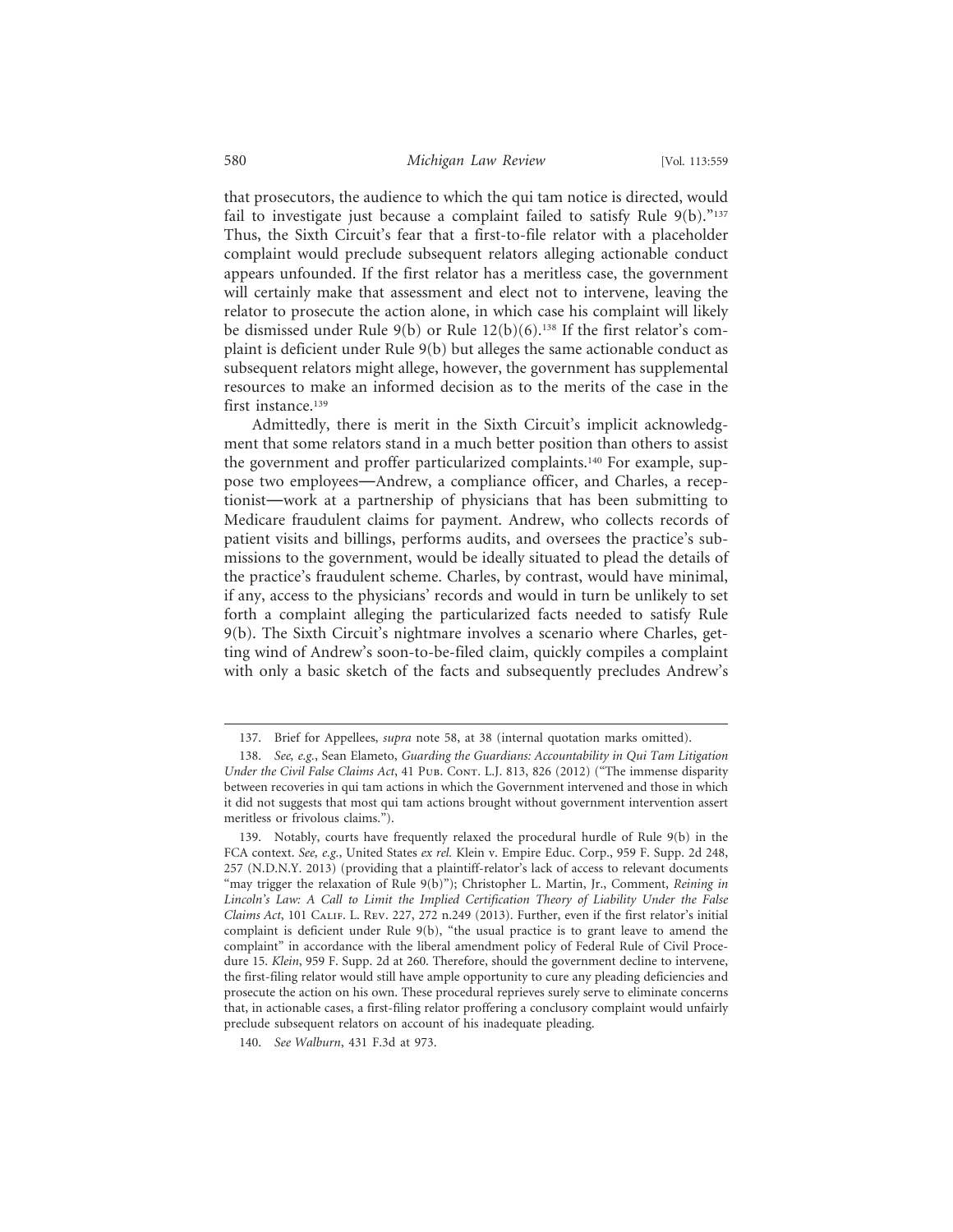action, thus potentially promoting a policy of poor pleading among relators.141

Even in this scenario, however, the limited factual allegations in Charles's first-filed complaint would not deprive the government of adequate notice of the partnership's fraudulent conduct as a matter of course. During the period under seal, the government would work closely with Charles and his counsel and be able to discover the underlying facts of the defendant's scheme.142 Regardless of the complaint's ability to satisfy Rule 9(b), the government would be able to initiate interviews with the relevant players, including Andrew, and review the relevant documents, including the fraudulent records to which Charles lacked easy access.<sup>143</sup> Even if Andrew provided a complaint that passed Rule 9(b) with flying colors, governmental agents would follow a decidedly similar process of "reviewing boxes of documents, compiling and analyzing statistical data, interviewing witnesses, and . . . speaking with experts to determine whether the case warrants federal intervention."<sup>144</sup> In sum, given the government's considerable investigative efforts beyond the complaint, there is little reason to believe that complaints that satisfy Rule 9(b)'s scrutiny are systematically better at providing notice to the government.

At first blush, this approach may seem unfair to Andrew and other relators who might be ideally situated to bring forward detailed complaints only to be preempted in the race to the courthouse. Any fairness concerns of precluding later-filing relators, however, fail to consider the plain statutory command that qui tam actions "shall be brought in the name of the Government," the true injured party, as opposed to compensating fully any relator

<sup>141.</sup> *See id.* (positing that Rule 9(b) can deter "would-be relators from making 'overly broad allegations' that fail to adequately alert the government to possible fraud in an effort to preclude future relators from sharing in any bounty eventually recovered" (quoting United States *ex rel.* Bledsoe v. Cmty. Health Sys., Inc., 342 F.3d 634, 642 (6th Cir. 2003))).

<sup>142.</sup> *See* Pamela H. Bucy, *Game Theory and the Civil False Claims Act: Iterated Games and Close-Knit Groups*, 35 Loy. U. Chi. L.J. 1021, 1040 (2004) ("[T]he expectations are that DOJ attorneys will work closely with the relator and the defendant and their respective attorneys early in the case."); *see also* Memorandum, Dep't of Justice, False Claims Act Cases: Government Intervention in Qui Tam (Whistleblower) Suits, *available at* http://www.justice.gov/usao/ pae/Civil\_Division/InternetWhistleblower%20update.pdf (stating that "the Attorney General (or a Department of Justice attorney) must investigate the allegations of violations of the False Claims Act"). Furthermore, FCA practices contain several norms of behavior, including "the expectation that relators' counsel will bring only meritorious cases to the DOJ's attention, will warn DOJ attorneys if problems develop in the case, will be trustworthy and accurate in their representations about the case, and will deliver on what they promise." Bucy, *supra*, at 1039 (footnotes omitted).

<sup>143.</sup> *See supra* notes 119–122 and accompanying text; *see also* John T. Bentivoglio et al., *False Claims Act Investigations: Time for a New Approach?*, 3 FIN. FRAUD L. REP. 801, 806–07 (2011), *available at* http://www.skadden.com/sites/default/files/publications/Publications2548\_ 0.pdf (recognizing that, while FCA matters in the past may have stagnated due to "a shortage of government resources," it is now common practice that "the government will continue to initiate investigations and issue subpoenas, and to take action to keep investigations secret and under seal for as long as possible").

<sup>144.</sup> Caldwell, *supra* note 111, at 378.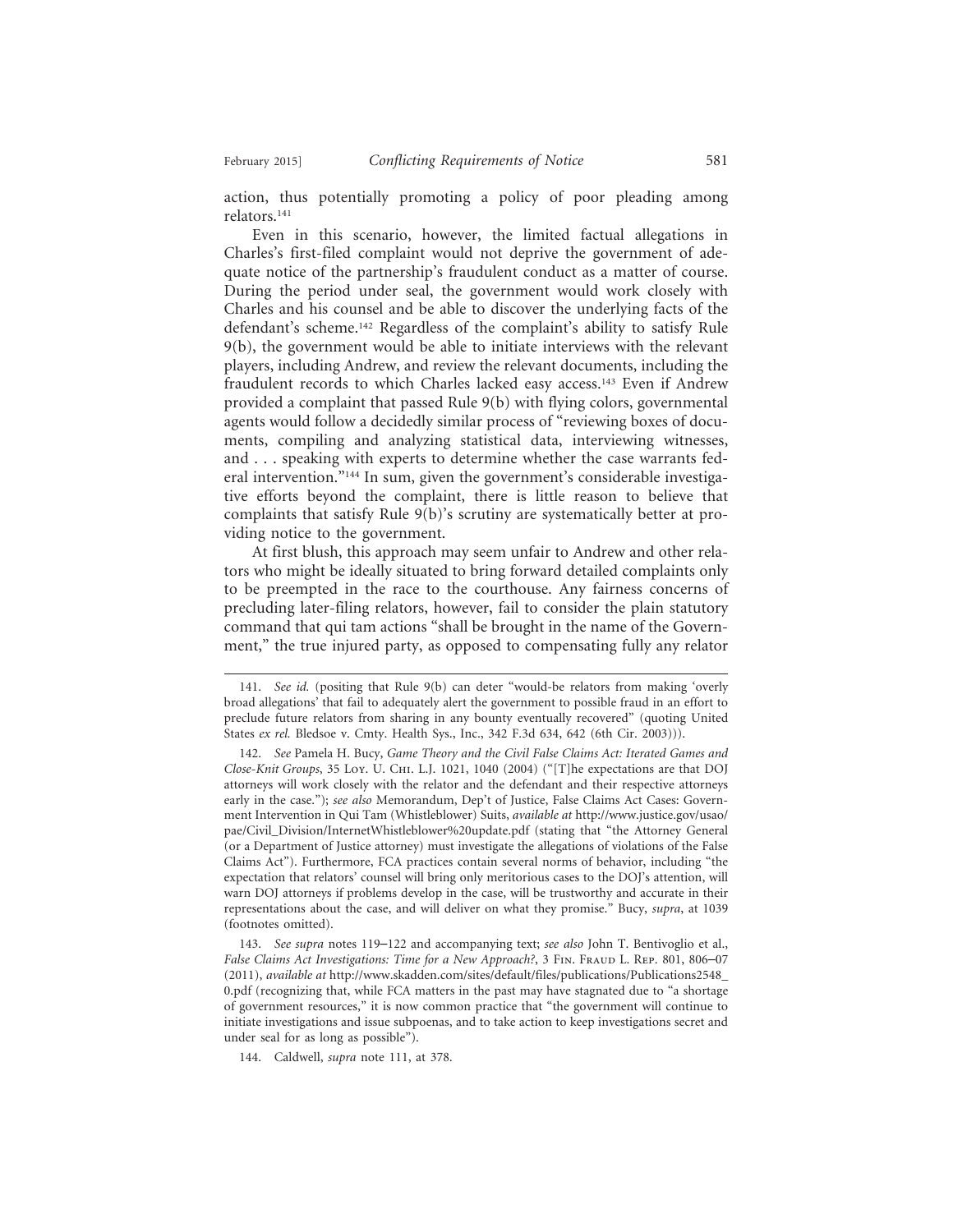who may possess useful information.<sup>145</sup> To be sure, "although qui tam actions allow individual citizens to initiate enforcement against wrongdoers who cause injury to the public at large, the Government remains the real party in interest in any such action."146 Consequently, the relator has "not personally suffered actual or threatened injury" but rather aids in the prosecution of the FCA suit and receives a portion of the government's recovery only upon prevailing.147

Moreover, an exception-free approach to the first-to-file bar that does not incorporate Rule 9(b) more clearly aligns with the FCA's policy goals of promoting genuine whistleblowing and dissuading parasitic plaintiffs. In enacting the first-to-file provision, Congress desired to "spur the prompt reporting of fraud," therefore placing a premium on the timeliest complaints over the most detailed.148 Consequently, the first-to-file bar does not purport to allow the government "to intervene at its discretion in materially similar fraud actions, but to protect the first-filed relator precisely in order to incentivize private citizens to bring informative claims under the FCA."149 Grafting Rule 9(b) onto the first-to-file provision, thereby instituting a ranking system among FCA complaints without regard to the time of filing, would run contrary to the goals of the first-to-file bar and turn the race to the courthouse "into a beauty contest between pleadings based on the same underlying facts."150 This approach would surely "weaken the incentive to dig out the facts and launch the initial action" and would deter many relators from coming forward.151 In short, rewarding first-filing relators, even those with complaints deficient under Rule 9(b), furthers the intent of the first-to-file bar, while rewarding later-filing relators, even those with highly detailed complaints, would seriously erode the bar.

Indeed, creating an exception to the first-to-file bar by incorporating Rule 9(b)'s heightened pleading standard disrupts the careful balance of the FCA's twin policy aims by encouraging duplicative and opportunistic litigation.152 Especially in close cases, subsequent relators could easily feed off dismissed complaints and inundate multiple federal court dockets with similar complaints offering only a few additional factual allegations. Assuredly, "dozens of relators could expect to share a recovery for the same conduct,

<sup>145. 31</sup> U.S.C. § 3730(b)(1) (2012).

<sup>146.</sup> United States *ex rel.* Kreindler & Kreindler v. United Techs. Corp., 985 F.2d 1148, 1154 (2d Cir. 1993) (quoting Minotti v. Lensink, 895 F.2d 100, 104 (2d Cir. 1990)) (internal quotation marks omitted).

<sup>147.</sup> *Id.* at 1153–54.

<sup>148.</sup> United States *ex rel.* Branch Consultants v. Allstate Ins. Co., 560 F.3d 371, 377 (5th Cir. 2009) (quoting United States *ex rel.* LaCorte v. SmithKline Beecham Clinical Labs., Inc., 149 F.3d 227, 234 (3d Cir. 1998)) (internal quotation marks omitted).

<sup>149.</sup> United States *ex rel.* Folliard v. CDW Tech. Servs., Inc., 722 F. Supp. 2d 37, 43 (D.D.C. 2010).

<sup>150.</sup> Brief for Appellees, *supra* note 58, at 41.

<sup>151.</sup> United States *ex rel.* Chovanec v. Apria Healthcare Grp. Inc., 606 F.3d 361, 364 (7th Cir. 2010).

<sup>152.</sup> Brief for Appellees, *supra* note 58, at 15.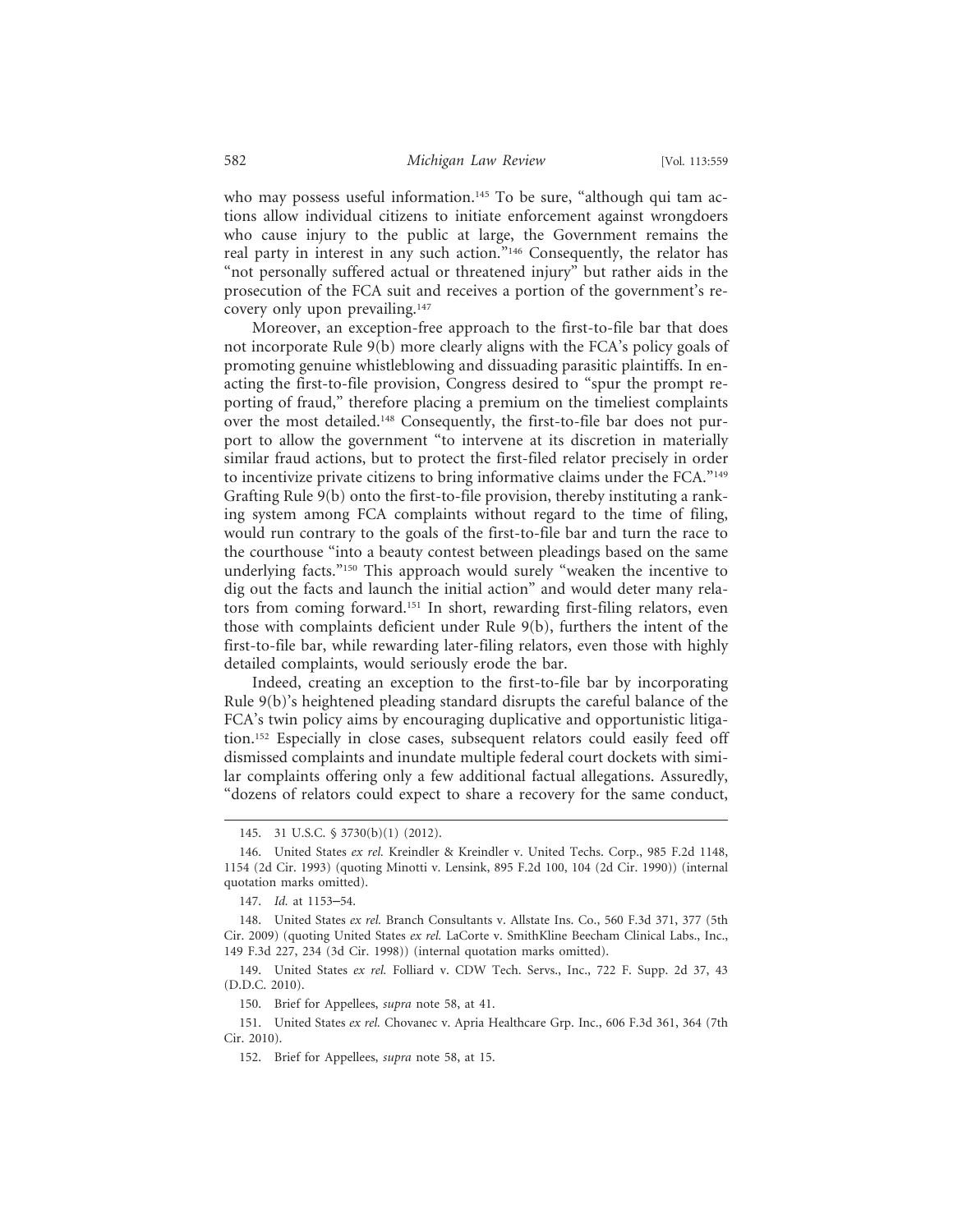decreasing their incentive to bring a qui tam action in the first place."<sup>153</sup> Such an exception would severely undermine the first-to-file bar's goals to create a "race to the courthouse among eligible relators" and "spur the prompt reporting of fraud."154 Further, the imposition of Rule 9(b) would certainly "create intra-judicial conflicts and practical difficulties."155 Thus, an exception-free approach to the first-to-file bar—one that does not incorporate Rule 9(b)—more closely adheres to the FCA's goals of promptly alerting the government to fraudulent conduct and deterring duplicative suits.<sup>156</sup>

#### **CONCLUSION**

Rule 9(b)'s exacting requirements of notice pleading have no place in the FCA's first-to-file bar. Neither the plain language nor the intent of 31 U.S.C. § 3730(b)(5) and Rule 9(b) indicates that first-filed complaints must pass the scrutiny of Rule 9(b). Indeed, the notice requirements of defendants in commonplace civil litigation differ markedly from those of the government in the FCA context. Unlike common law fraud defendants who face plaintiffs in an adversarial setting and require heightened notice to shield their reputations and prepare defense strategies, the government facilitates a partnership with FCA plaintiffs and uses a host of investigatory tools supplemental to the complaint to assess plaintiffs' allegations. Although the failure of fraud plaintiffs to plead with particularity could have detrimental effects for defendants, FCA plaintiffs' failure to meet Rule 9(b) would surely not preclude the government from intervening in actionable suits. Thus, FCA complaints need not satisfy Rule 9(b) in order to provide the government with sufficient notice. Moreover, this exception-free approach to the first-tofile bar aligns with the FCA's goals of promptly alerting the government to fraudulent conduct and deterring duplicative suits. Accordingly, courts should ultimately adopt the approach employed by the First and D.C. Circuits in declining to incorporate Rule 9(b) into the first-to-file bar and consequently affording preclusive effect to first-filed complaints deficient under Rule 9(b).

<sup>153.</sup> United States *ex rel.* LaCorte v. SmithKline Beecham Clinical Labs., Inc., 149 F.3d 227, 234 (3d Cir. 1998).

<sup>154.</sup> *Id.* (quoting United States *ex rel.* Stinson v. Prudential Ins. Co., 944 F.2d 1149, 1176 n.5 (3d Cir. 1991) (Scirica, J., dissenting)) (internal quotation marks omitted).

<sup>155.</sup> Brief for Appellees, *supra* note 58, at 15.

<sup>156.</sup> Long, *supra* note 11, at 161–63.